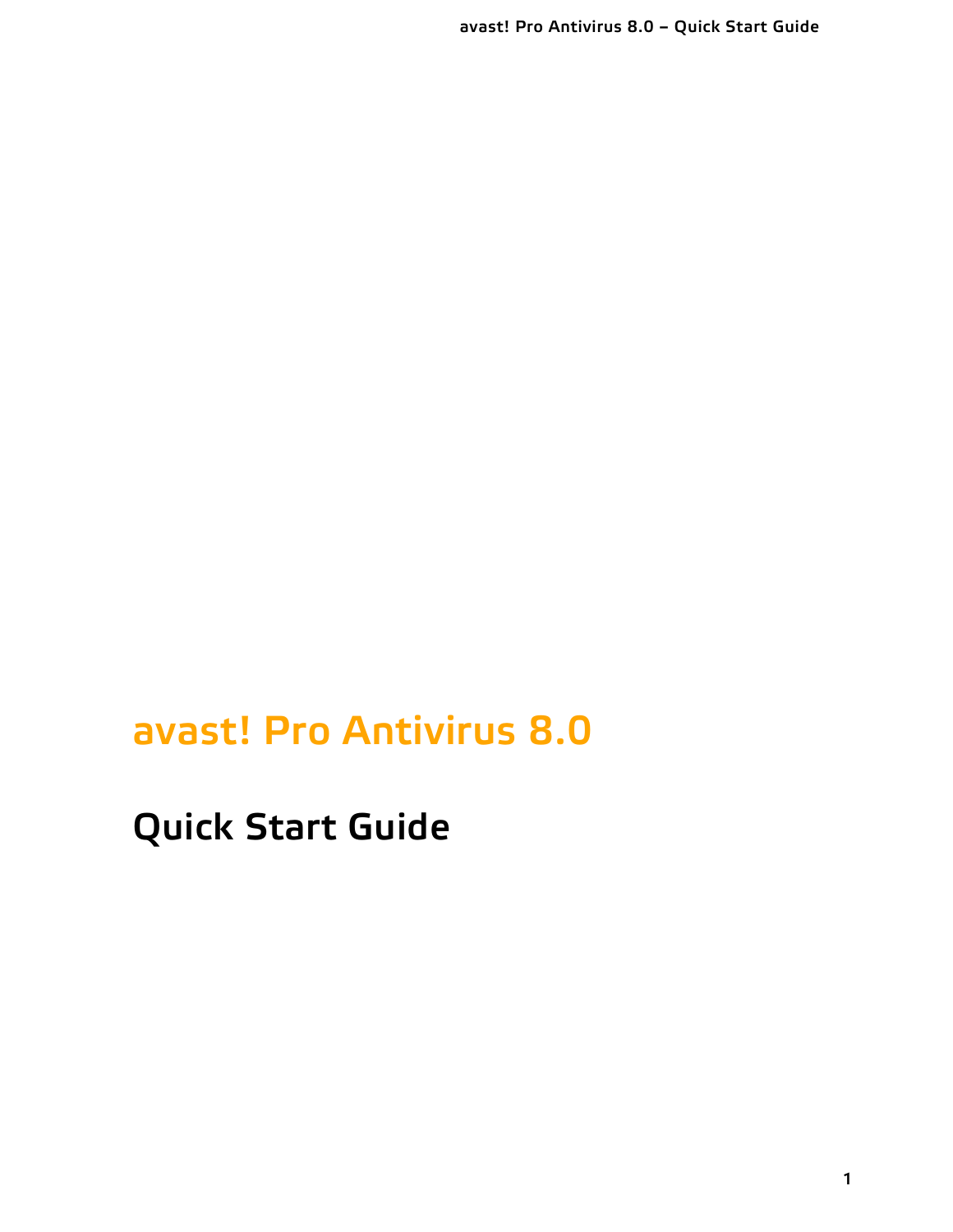#### **Contents**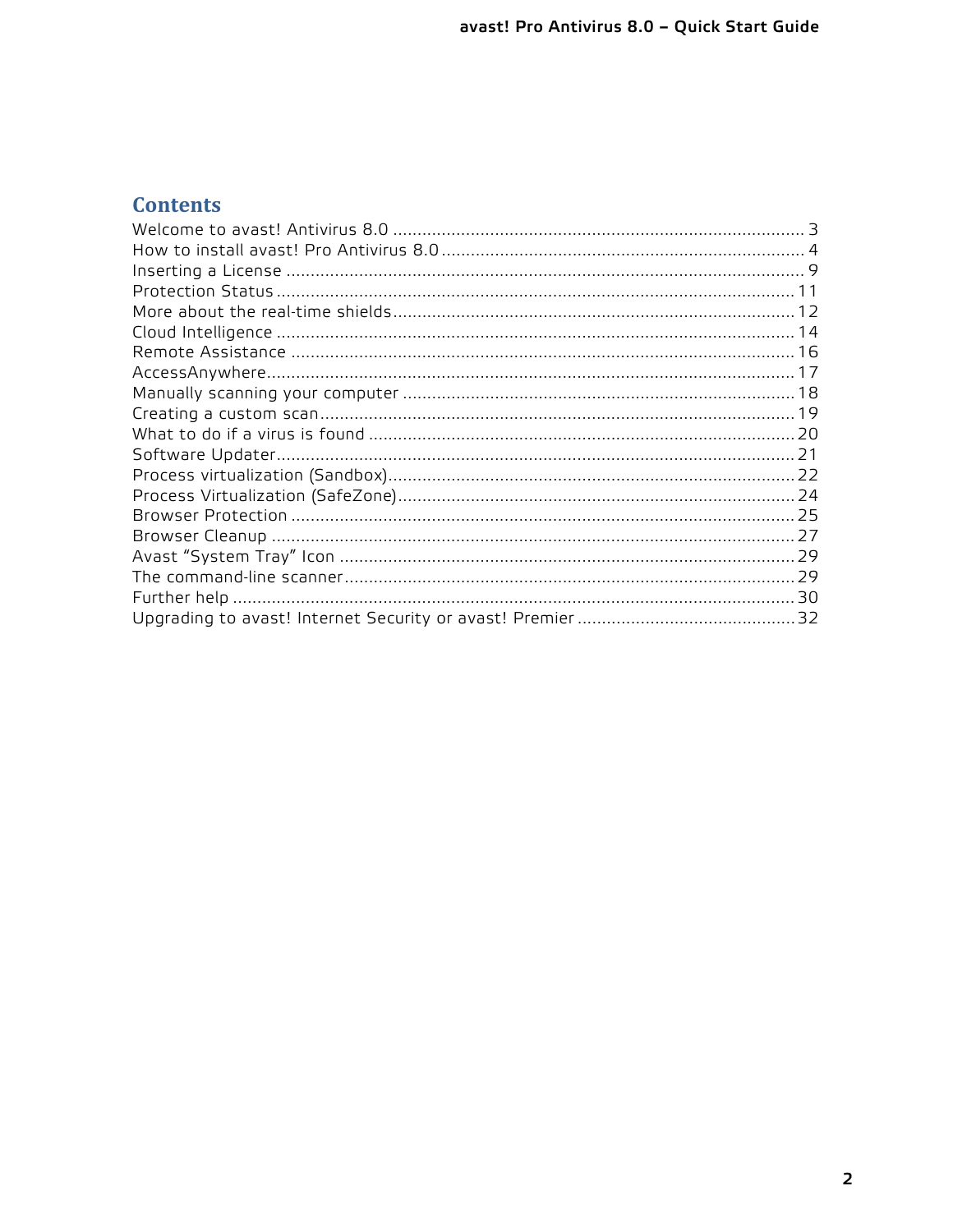#### <span id="page-2-0"></span>**Welcome to avast! Antivirus 8.0**

avast! Antivirus 7.0 introduced a number of new features and improvements which made it even faster and even less resource-hungry than previous versions. New hybrid cloud technologies such as **streaming (real-time) virus database updates** and the new **avast! FileRep** gave you greater protection than ever. The **Remote Assistance** feature enabled you to get help from anybody else with an internet connection, enabling them to connect directly to your computer.



In avast 8.0, we've made improvements to the Behavior Shield and Remote Assistance features, we've improved the hybrid cloud technologies and we've redesigned and simplified the user interface. With the new **AccessAnywhere** feature, you can access any other computer on which avast! Premier has been installed, and control it remotely, provided it has been configured to allow you remote access.

We've also added the new **Software Updater** to help you keep all your software up to date to prevent malware attacks which specifically target known vulnerabilities. There's also an optional **Browser Cleanup** tool for removing unwanted toolbars and plug-ins.

Avast! Pro Antivirus 8.0 additionally includes:

- **Avast! SafeZone** a clean desktop where you can manage your sensitive transactions in a safe, secure environment.
- **Command-line scanner** allows you to create and run scans without starting avast and even before your operating system has started up.

Based on the award-winning avast! antivirus engine, avast! Pro Antivirus incorporates anti-spyware technology, certified by West Coast Lab's Checkmark process, as well as anti-rootkit and strong self-protection capabilities, but remains one of the fastest and least resource-intensive antivirus solutions available with top-notch detection ability.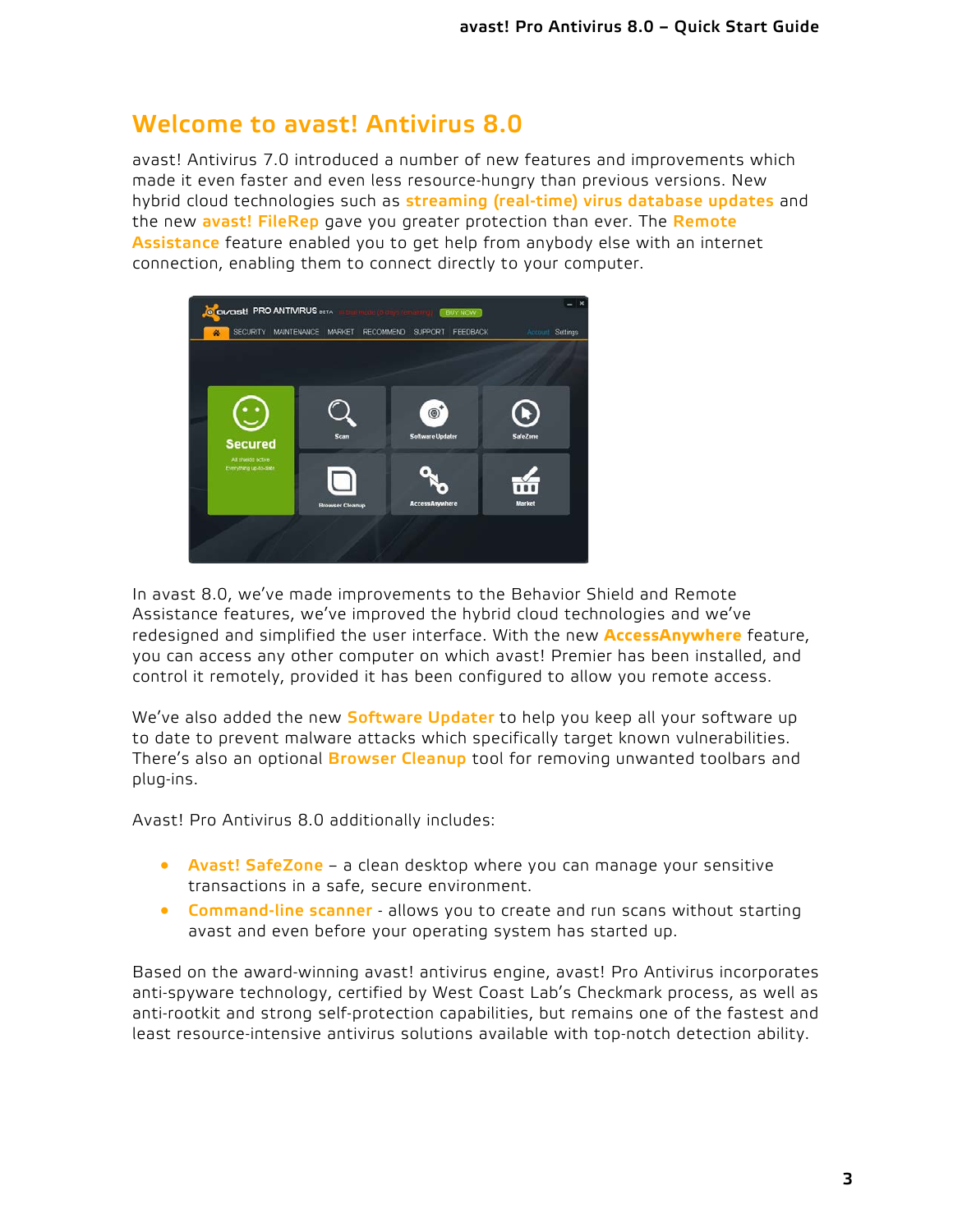Like all avast! antivirus 8.0 products, avast! Pro Antivirus 8.0 is based on several real-time shields which continuously monitor your email and internet connections and check the files on your computer whenever they are opened or closed. Once installed, avast! runs silently in the background to protect your computer against all forms of known malware. If everything is ok, you won't even notice that avast! is running – just install and forget!

#### <span id="page-3-0"></span>**How to install avast! Pro Antivirus 8.0**

The following pages describe how to download and install avast! Pro Antivirus 8.0 on your computer and how to start using the program once the download and installation process has been completed. The screens shown in the following pages are as they appear in Windows XP and may differ slightly in other versions of Windows.

The following are the minimum recommended system requirements to install and run avast! Pro Antivirus 8.0:

- Microsoft Windows 2000 Professional Service Pack 4, or Microsoft Windows XP Service Pack 2 or higher (any Edition, 32-bit or 64-bit), Microsoft Windows Vista (any Edition, 32-bit or 64-bit) or Microsoft Windows 7/8 (any Edition, 32-bit or 64-bit).
- Windows fully compatible PC with Intel Pentium III processor or above (depends on the requirements of the used operating system version and any other 3rd party software installed).
- 128 MB RAM or above (depends on the requirements of the used operating system version and any other 3rd party software installed).
- 500 MB of free space on the hard disk (to download and install).
- Internet connection (to download and register the product, for automatic updates of the program and antivirus database).
- Optimally standard screen resolution not less than 1024 x 768 pixels.

Please note that this product **cannot be installed on a server operating system** (Windows NT/2000/2003 Servers).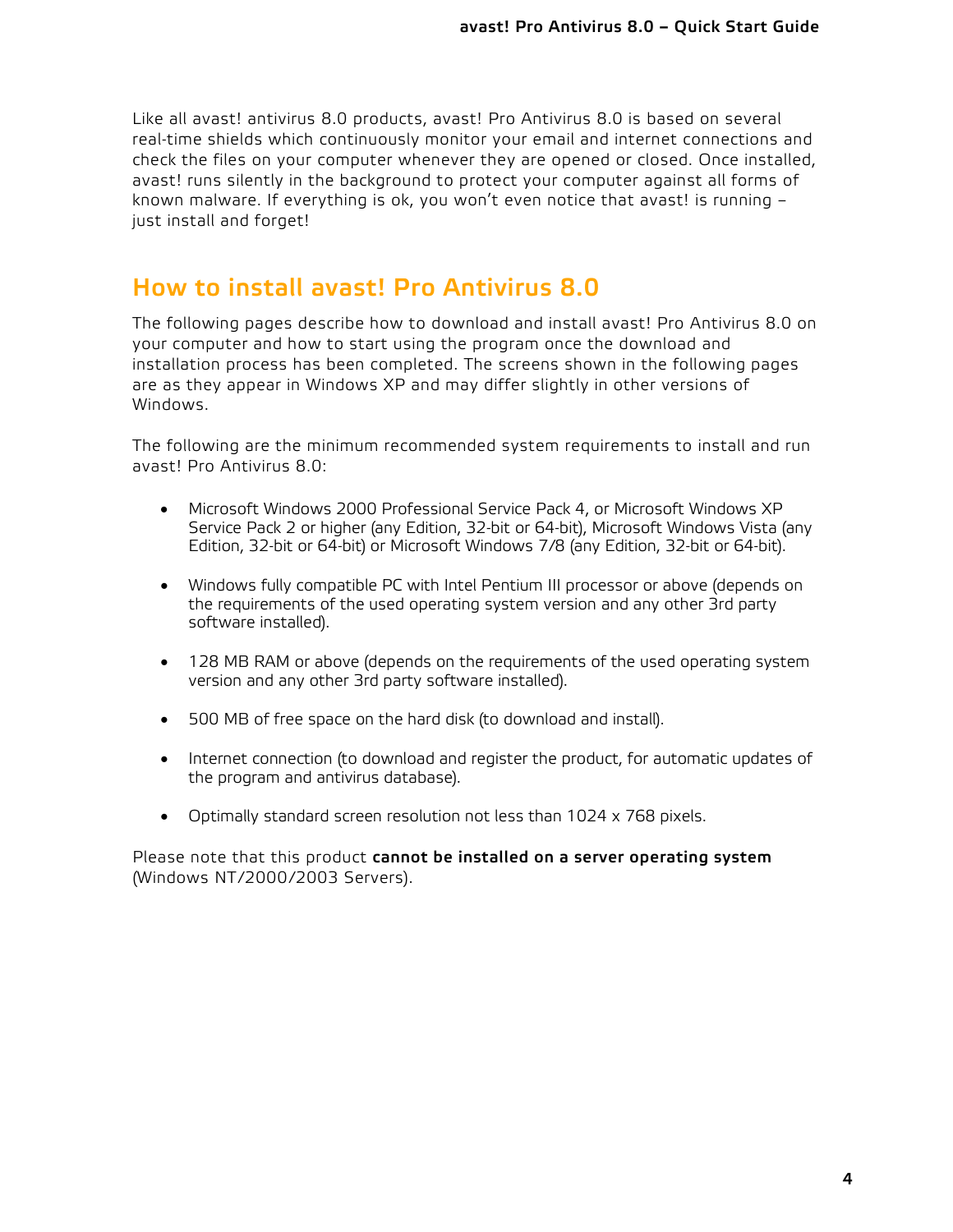#### **Step 1. Download avast! Pro Antivirus 8.0 from [www.avast.com](http://www.avast.com/)**

It is strongly recommended that all other Windows programs are closed before beginning the download.

If you are using Internet Explorer as your web browser, when the download starts the box shown below will then be presented:

| <b>File Download - Security Warning</b>                                                                                                                                                  |
|------------------------------------------------------------------------------------------------------------------------------------------------------------------------------------------|
| Do you want to run or save this file?                                                                                                                                                    |
| Name: setup av free.exe<br>Type: Application, 35.5 MB<br>From: download813.avast.com<br>Save<br>Run<br>Cancel                                                                            |
| While files from the Internet can be useful, this file type can<br>potentially harm your computer. If you do not trust the source, do not<br>run or save this software. What's the risk? |

Clicking either "Run" or "Save" will start the download of the installation file to your computer.

If you want avast! Pro Antivirus 8.0 to be installed on your computer immediately after the installation file has been downloaded, click "Run".

In other web browsers, you may only have the option to "Save" the file. Clicking "Save" will download the software to your computer but avast! will not be installed at this time. To complete the installation process it will be necessary to run the installation file so remember where it has been saved!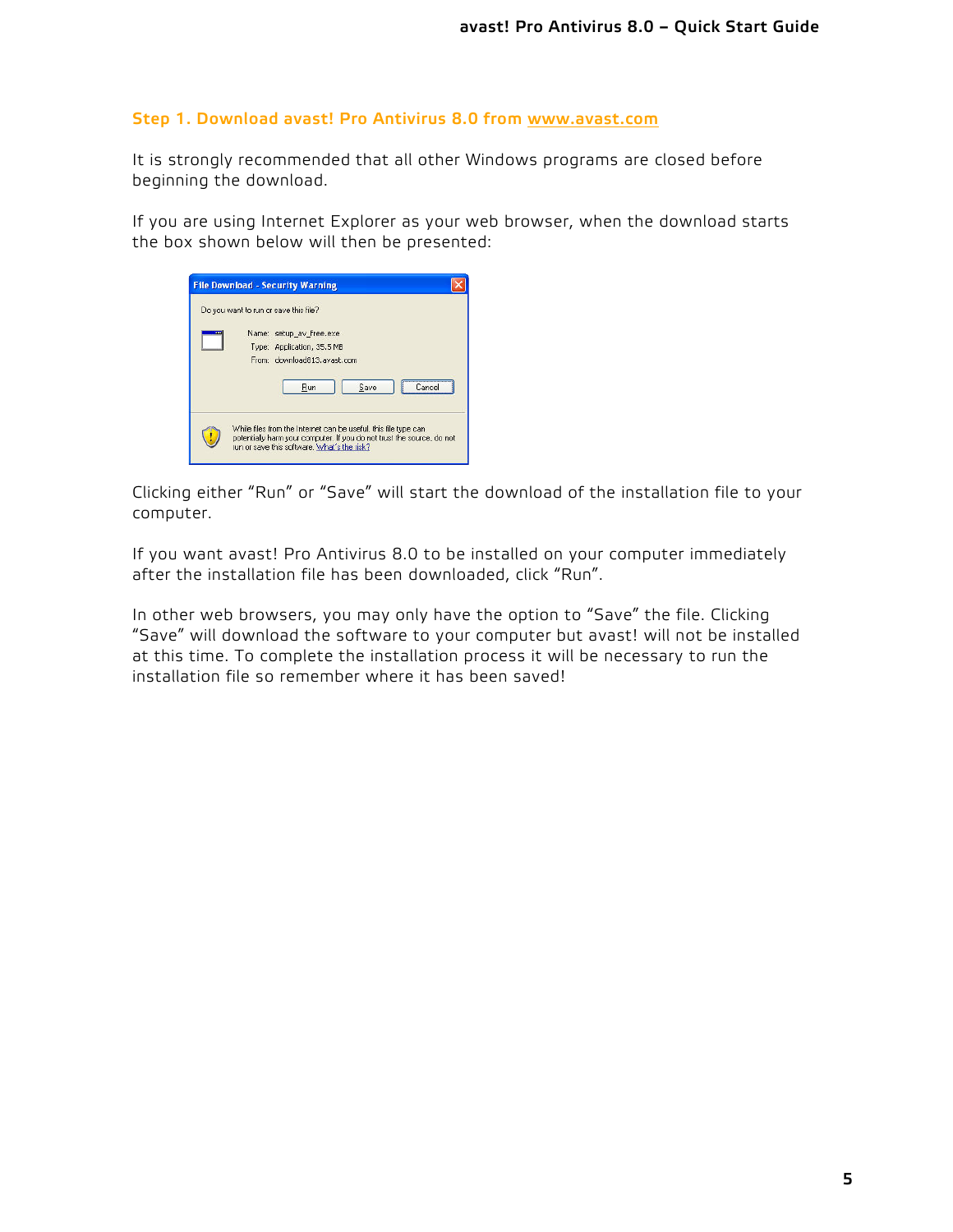#### **Step 2. Install avast! Pro Antivirus 8.0 on your computer**

To install avast! Pro Antivirus 8.0 on your computer, you need to run the installation file. When you run the installation file (by clicking "Run" as described above, or by double clicking the file saved on your computer) the following screen will then be displayed:

| <b>Internet Explorer - Security Warning</b>                                                                                                                      |
|------------------------------------------------------------------------------------------------------------------------------------------------------------------|
| Do you want to run this software?                                                                                                                                |
| Name: avast! antivirus<br>Publisher: ALWIL Software                                                                                                              |
| Don't Run<br>Run<br>More options                                                                                                                                 |
| While files from the Internet can be useful, this file type can potentially harm<br>your computer. Only run software from publishers you trust. What's the risk? |

Clicking "Run" again will take you to the avast! Installation screen:

On the next screen, by changing the language in the top-right corner, you can select your preferred language for the installation.

You can then choose the type of installation. For most users, it is recommended to select "Express Install".



There is also a "Custom Install" option for more advanced users, which allows you to tailor the installation according to your specific requirements, for example you can select exactly which components to install and the language in which the program will be installed.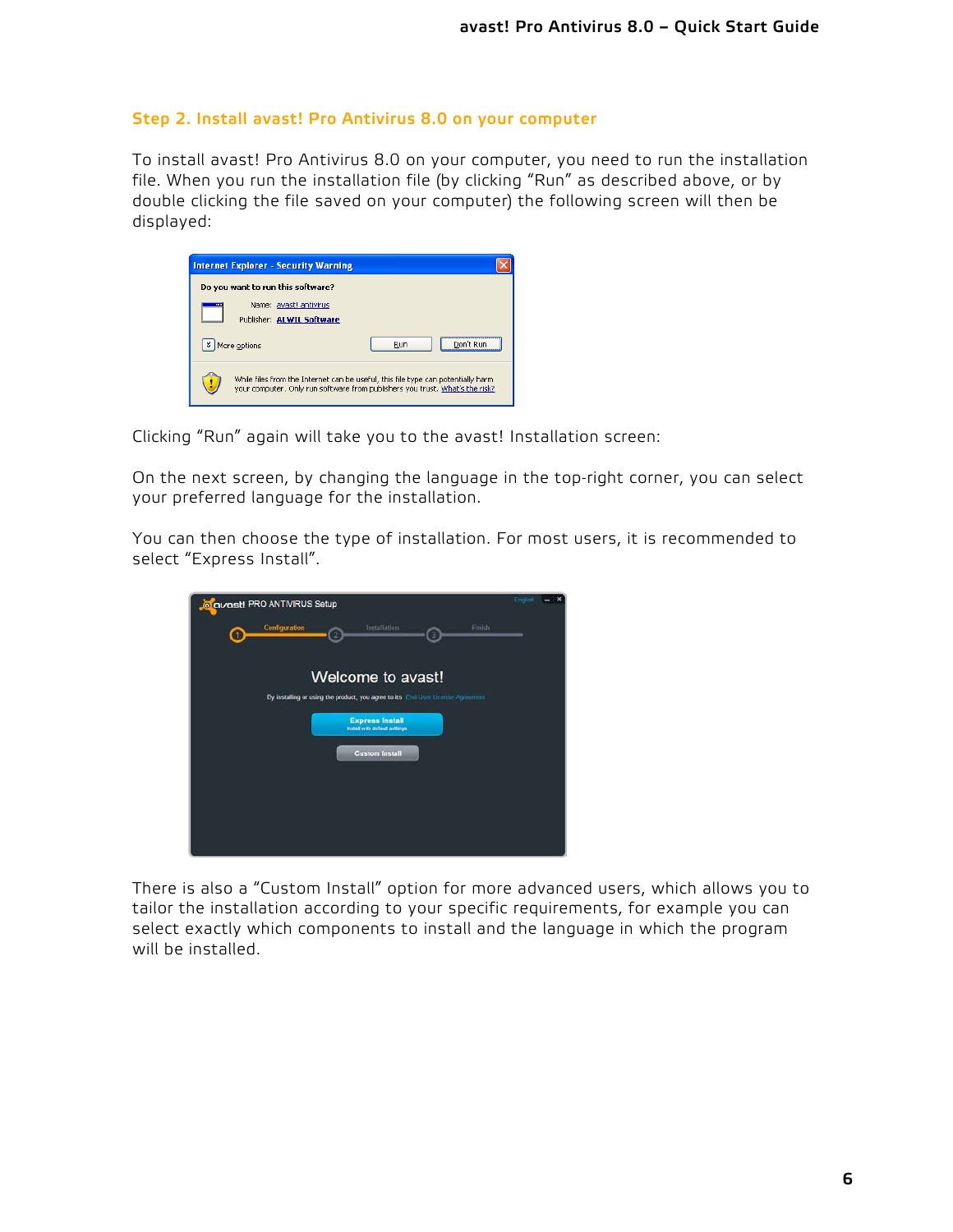Also, if you have already purchased a license, you can insert it during the custom install:



Here you have the option to use the program in trial mode, or to insert a valid license:

- If you wish to use the program in trial mode, you will need to be connected to the internet as the trial license will be automatically downloaded during the installation. You will then be able to familiarize yourself with the program for a trial period of 30 days, however you will need to insert a full valid license to continue using the program after the 30 day trial period - see the next page.
- If you have already purchased a license and saved it on your computer, use the "Browse" button to locate the license file on your computer. Click on it to select it and then click "Open" and your license file will be automatically inserted. You can now use the program for the duration of your license.
- If you purchased your avast antivirus with an activation code, you can enter it here to activate your license.

Then click "Next" to continue.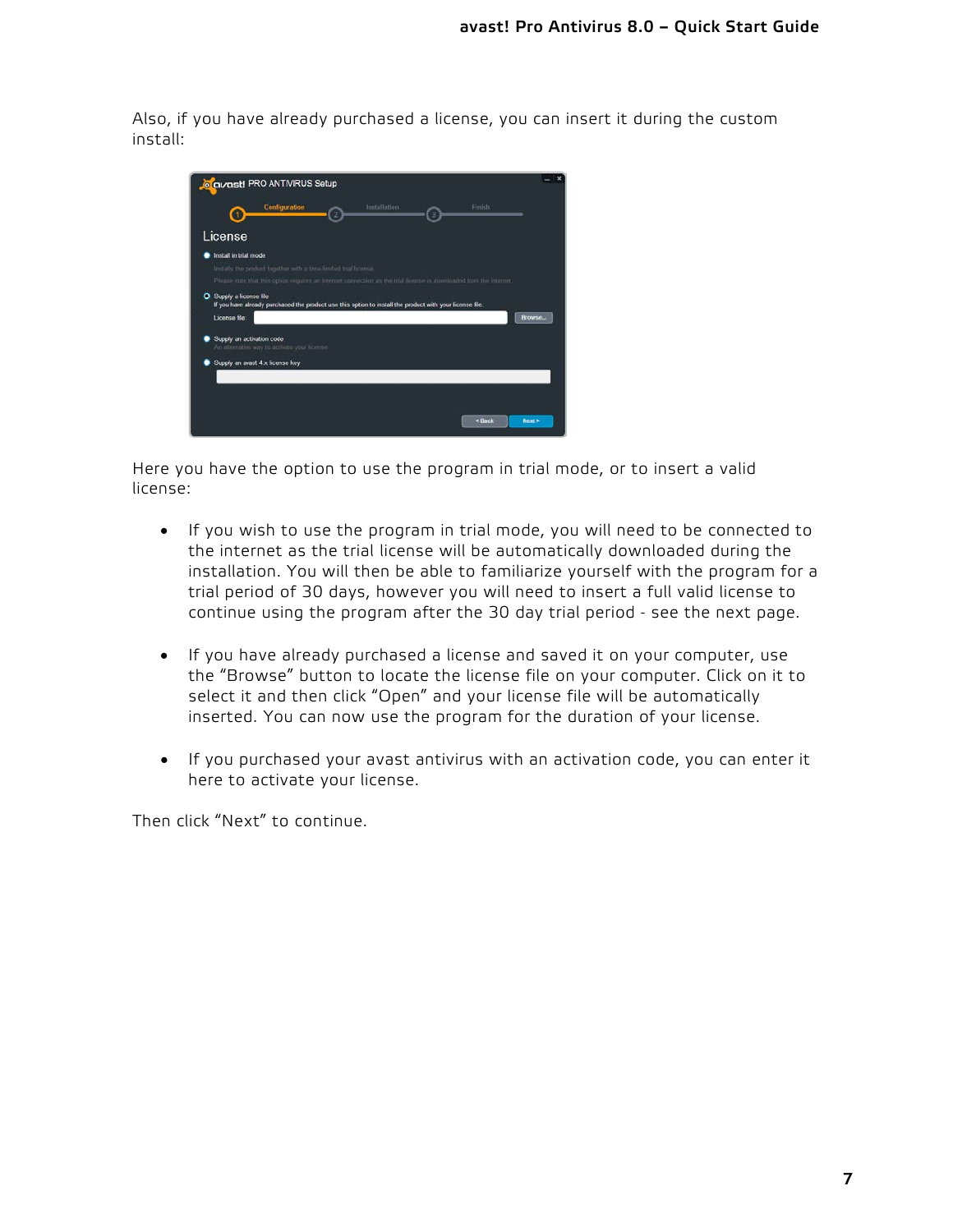The final screen should confirm that your installation of avast! has been successfully completed. Click "Finish".



On your desktop, you should now see the orange avast! icon and the orange avast! ball in your system tray (close to the clock)  $\bullet$ 

If you are using Windows Vista or later, with the sidebar option, you will also see the avast sidebar icon. This tells you the current status of your avast program and you can drag & drop files onto the avast icon if you want them to be scanned.

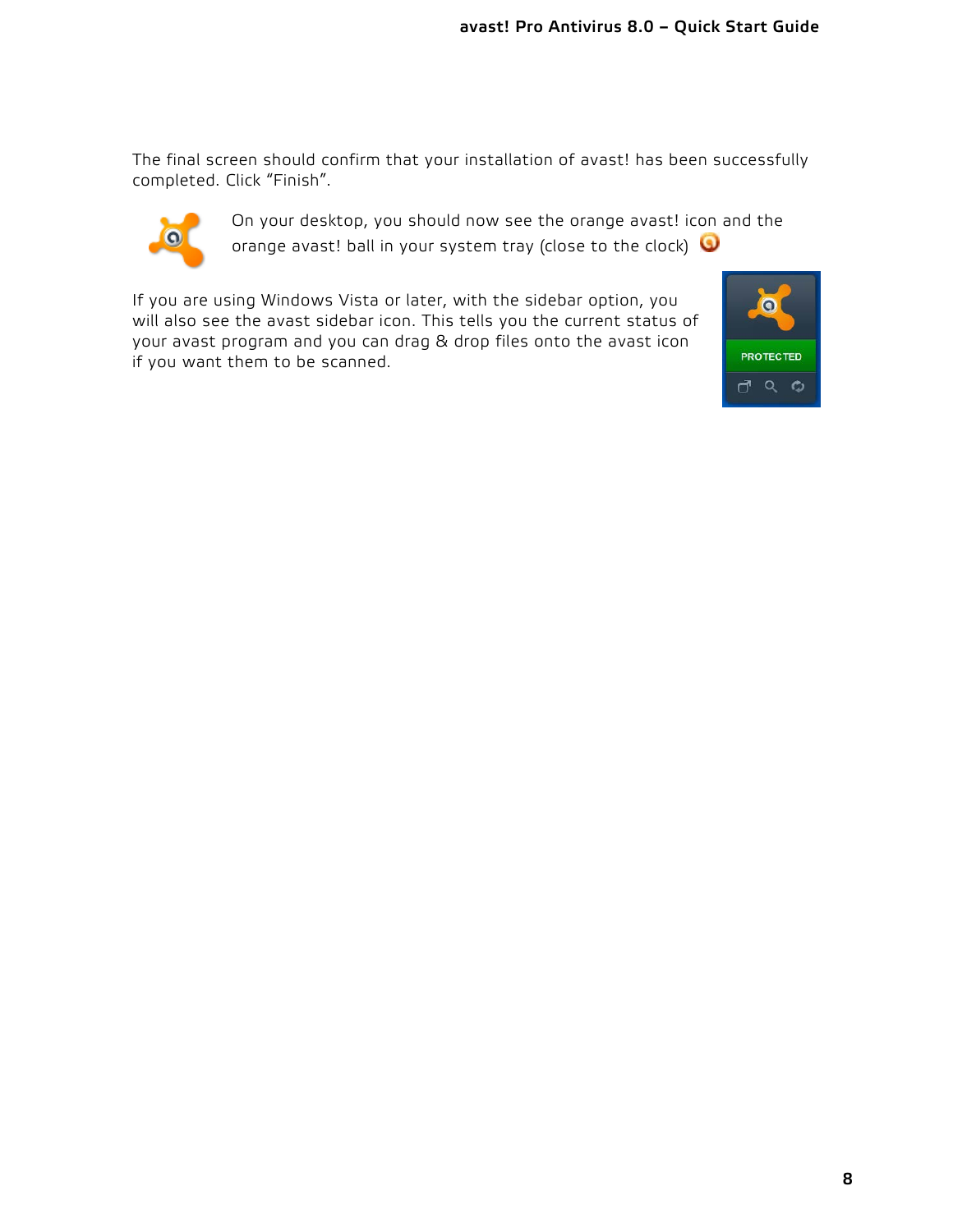#### <span id="page-8-0"></span>**Inserting a License**

If you did not insert a license during the installation, the program can still be used free of charge for a 30-day trial period, however, if you wish to continue to use the program after the trial period, it will be necessary to purchase a license which must then be inserted into the program.

Licenses can be purchased for 1, 2, or 3 years and for up to 3, 5, or 10 computers in your home or on your small home/office network.

For larger networks and corporate users, we recommend our centrally managed products which provide central administration of all the computers on the network. More information about our centrally managed products can be found on our website, **[www.avast.com](http://www.avast.com/)**

To purchase a license, open the "Maintenance" tab, then choose "Subscription" and click on "Purchase now". Then just follow the on-screen instructions to select and purchase your license.

After receiving your license file, you just need to double-click to open it and your license will be inserted into your program automatically. Alternatively, save the file on your computer, open the avast! interface and click on the Maintenance tab. Next click on "Subscription" and then on "Insert license file".

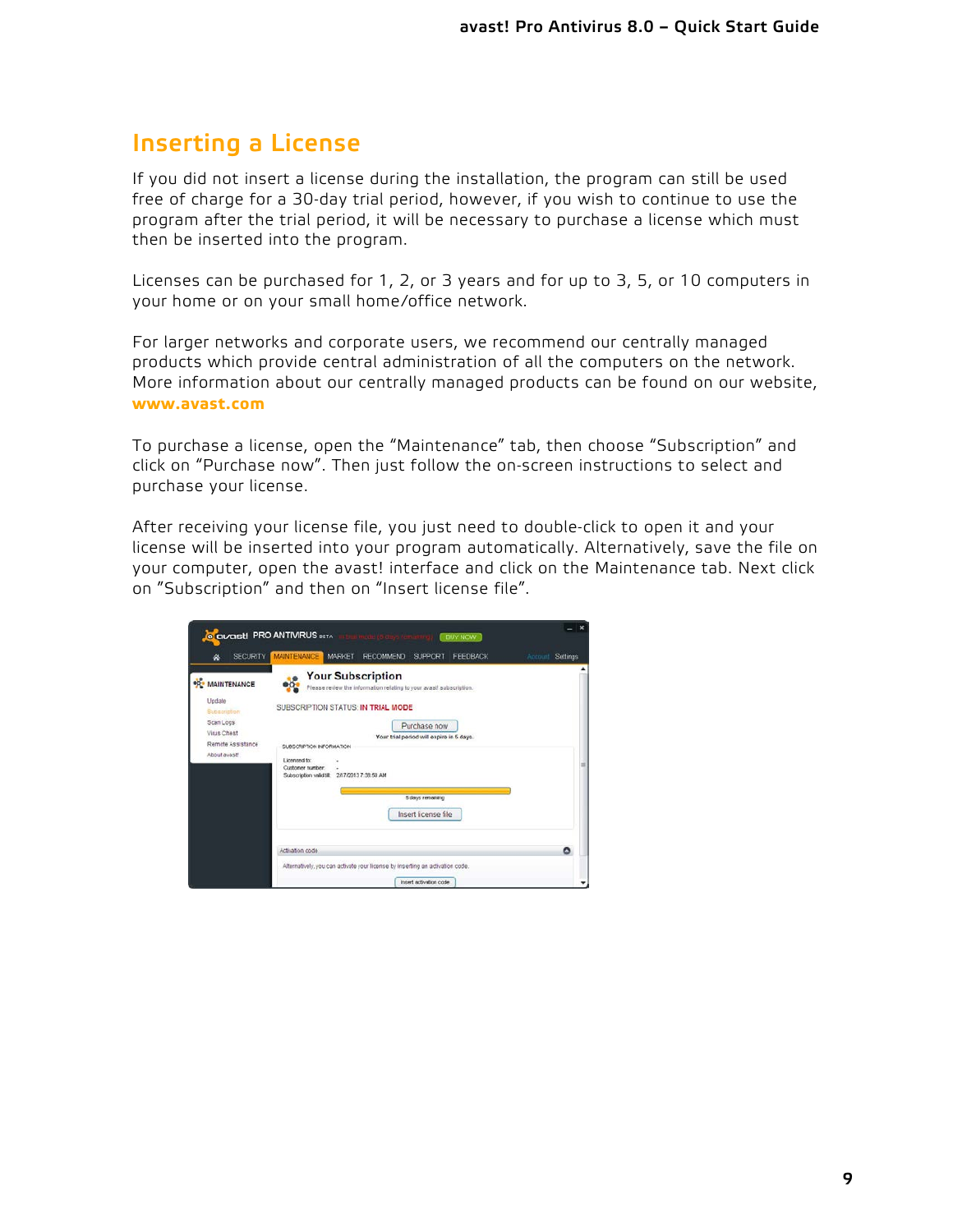A new window will open in which you can browse your computer to locate your license file.



Once you have located it, double click on it and it will be automatically inserted into the program.

If you have purchased a multi-license to protect several computers, you will need to carry out the same process on each computer where avast! is installed e.g. by forwarding the email with the license file attachment to each user, or by saving the license file on a shared drive, USB stick etc.

Once the license is inserted, you can continue to receive automatic updates so that you remain protected against the very latest threats.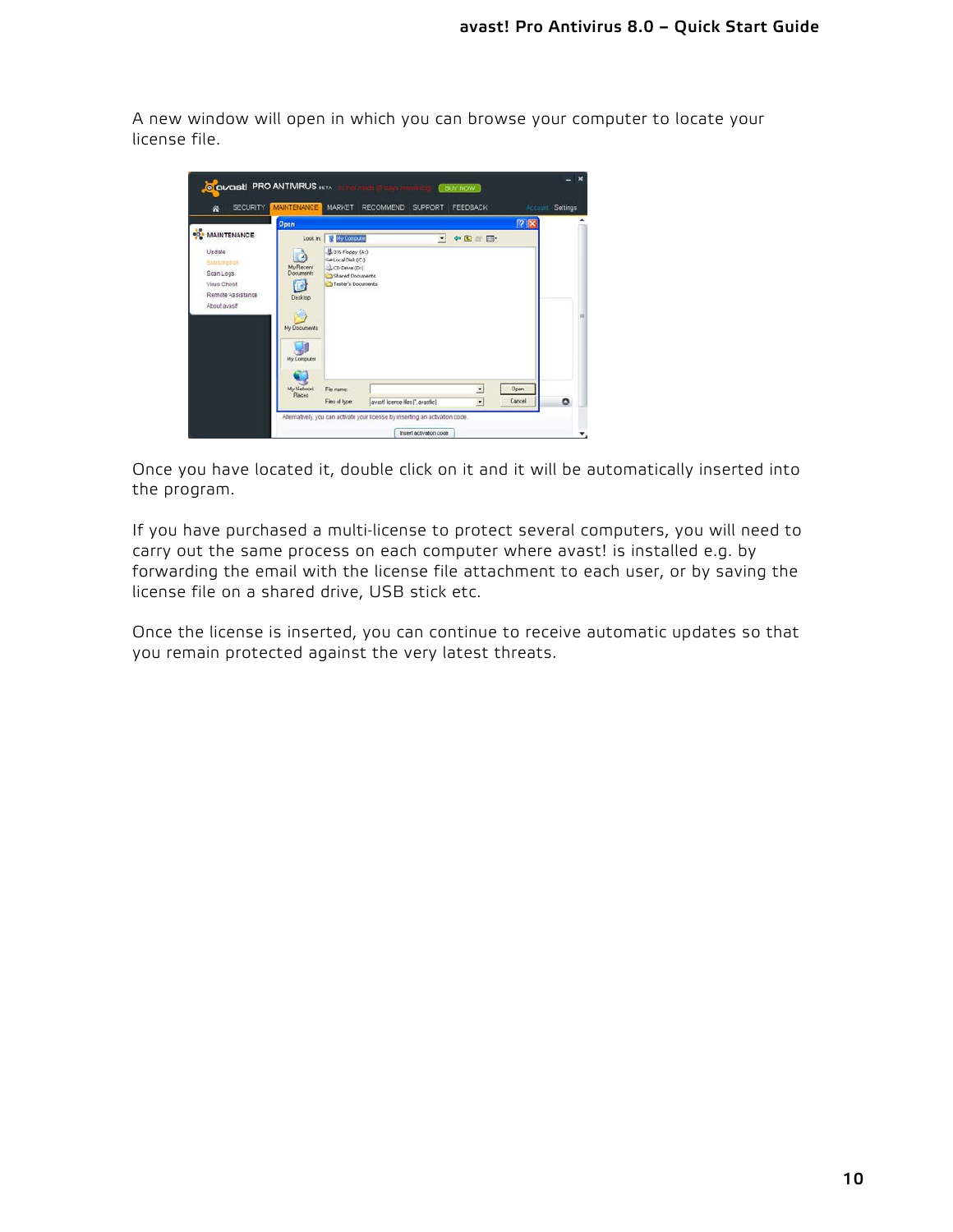### <span id="page-10-0"></span>**Protection Status**

When you open the program's main window, it will tell you the current security status of your computer. Normally, the window should appear as shown below.



If the main window appears as shown below, it means that your virus definitions may not be up to date or one or more of your real-time shields may be turned off. You can solve this by clicking on "Resolve".

| <b>O QUOSt! PRO ANTIVIRUS BETA</b>                  |                        | <b>BUY NOW</b>                        |                            |
|-----------------------------------------------------|------------------------|---------------------------------------|----------------------------|
| SECURITY MAINTENANCE<br>٨                           | MARKET<br>RECOMMEND    | <b>SUPPORT</b><br><b>FEEDBACK</b>     | Account<br><b>Settings</b> |
| <b>Attention</b>                                    | Scan                   | $^{\circ}$<br><b>Software Updater</b> | <b>SafeZone</b>            |
| Some shields are off: Turn on<br><b>RESOLVE ALL</b> | <b>Browser Cleanup</b> | <b>AccessAnywhere</b>                 | Market                     |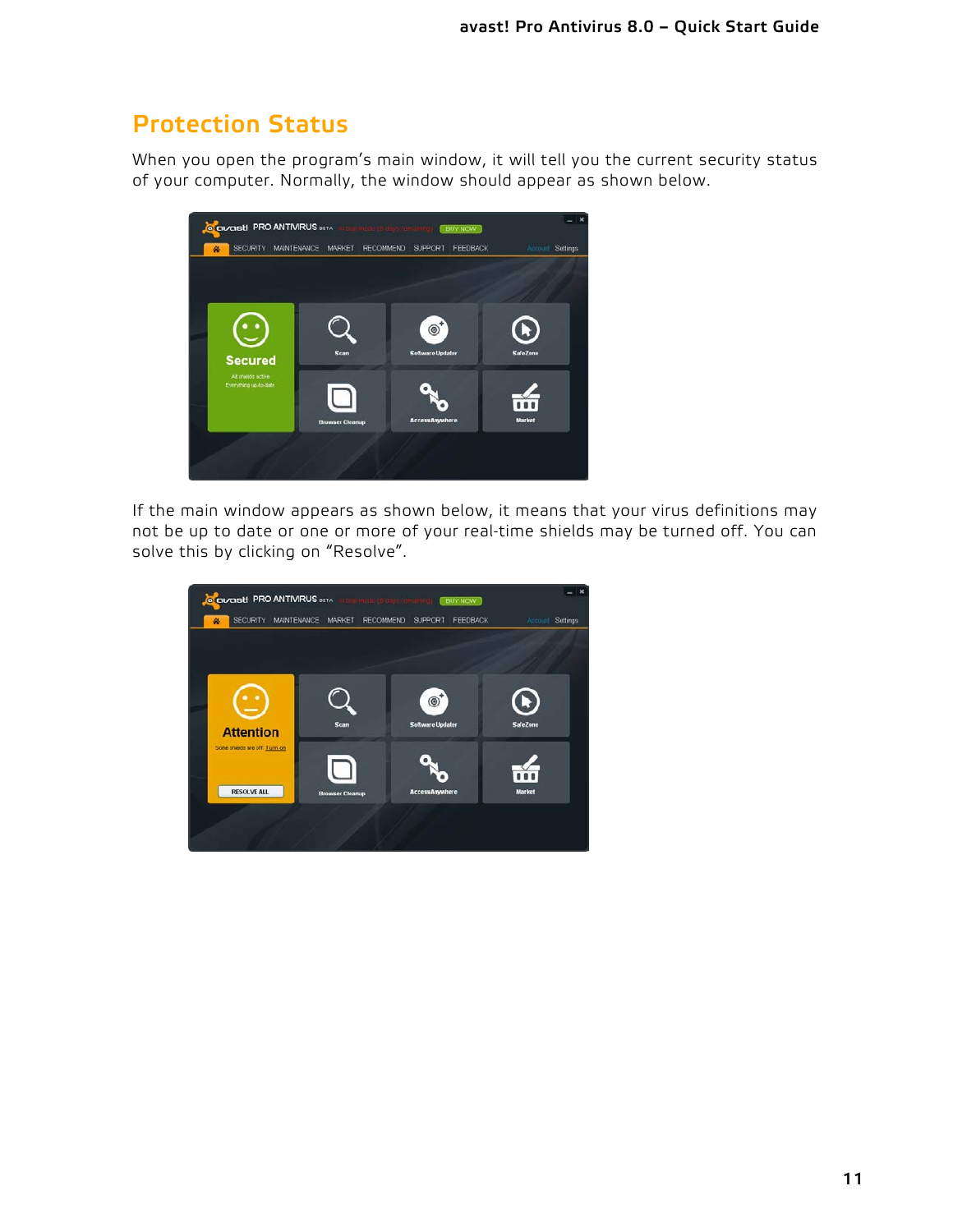"Unsecured" means all of your real-time shields are turned off. Use the "Resolve" button to turn them all on so that your computer is fully protected.



### <span id="page-11-0"></span>**More about the real-time shields**

The real-time shields are the most important part of the program, as they are working continuously to prevent your computer from becoming infected. They monitor all of your computer's activity, checking all programs and files in real-time - i.e. at the moment a program is started or whenever a file is opened or closed. Click on the "Security" tab to see the current status of all the Shields.



Normally, the real-time shields start working automatically whenever your computer is started. The presence of the orange avast! icon in the bottom-right corner of your computer screen tells you that the real-time shields are working. Any of the shields can be turned off at any time, but this is not normally recommended as it may reduce the level of your protection.

Click on any shield icon to access the shield controls and to see information about what has been scanned and any threats that have been stopped.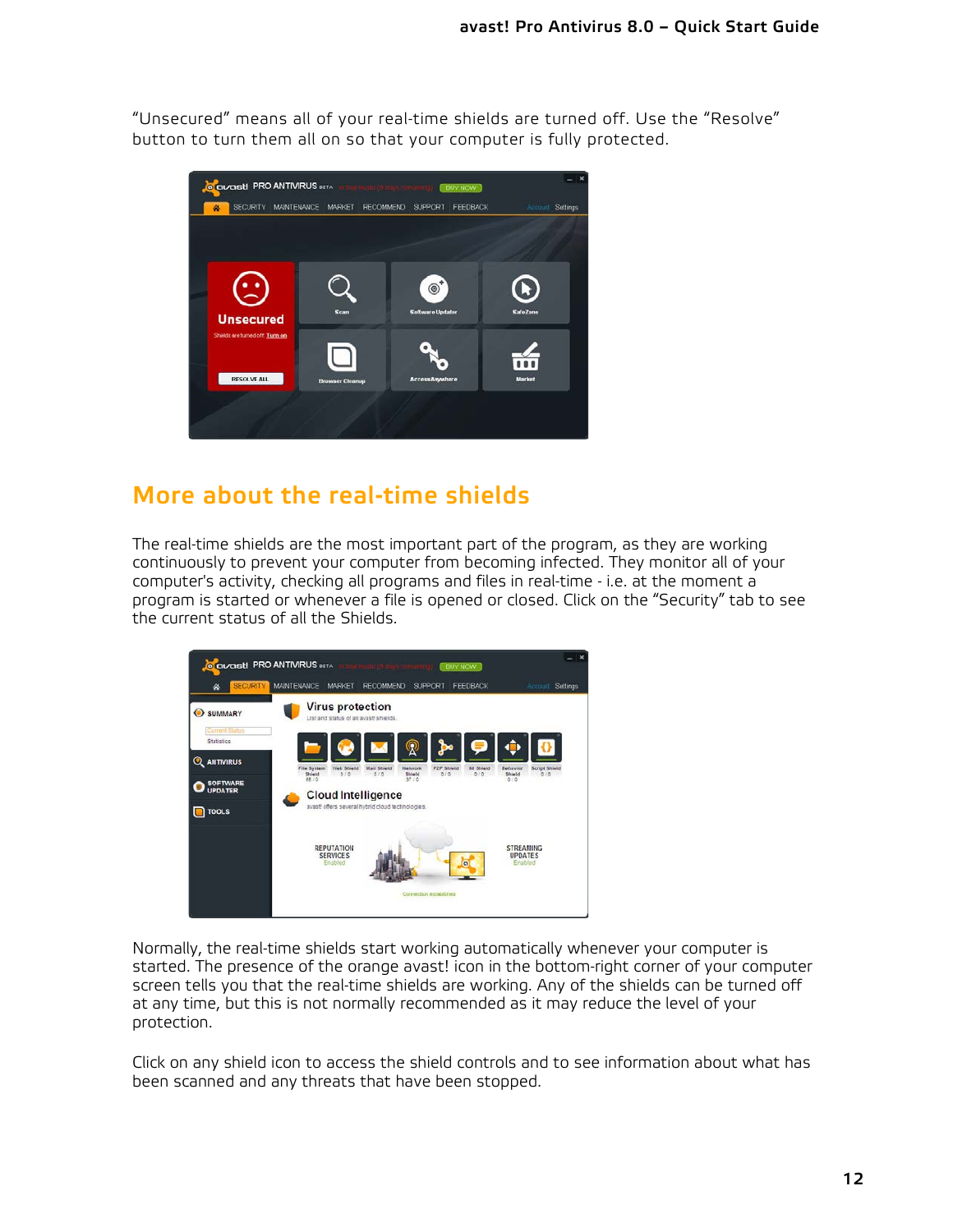avast! antivirus 8.0 contains the following real-time shields:

**File system shield** - checks any programs at the moment they are started and other files at the moment they are opened or closed. If anything suspicious is detected, the file system shield will prevent the program from being started or the file from being opened to prevent any damage being caused to your computer and data.

**Web shield** - protects your computer from viruses while using the internet (browsing, downloading files etc) and can also block access to infected web pages. If a virus is detected while downloading a file from the internet, the download will be stopped to prevent the infection from reaching your computer.

**Mail shield** - checks incoming and outgoing email messages and will stop any messages containing a possible virus infection from being accepted or sent.

**Network shield** - monitors all network activity and blocks any threats that are detected on the network. It also blocks access to known malicious websites.

**P2P shield** - checks files downloaded using common peer-to-peer (file sharing) programs.

**IM shield** - checks files downloaded by instant messaging or "chat" programs.

**Behavior shield** - monitors all activity on your computer and detects and blocks any unusual activity that might indicate the presence of malware. It does this by continuously monitoring your computer's entry points using special sensors to identify anything suspicious.

**Script shield** - monitors all scripts that try to run on your computer, whether the script is executed remotely e.g. while browsing the internet, or locally by opening a file on your computer.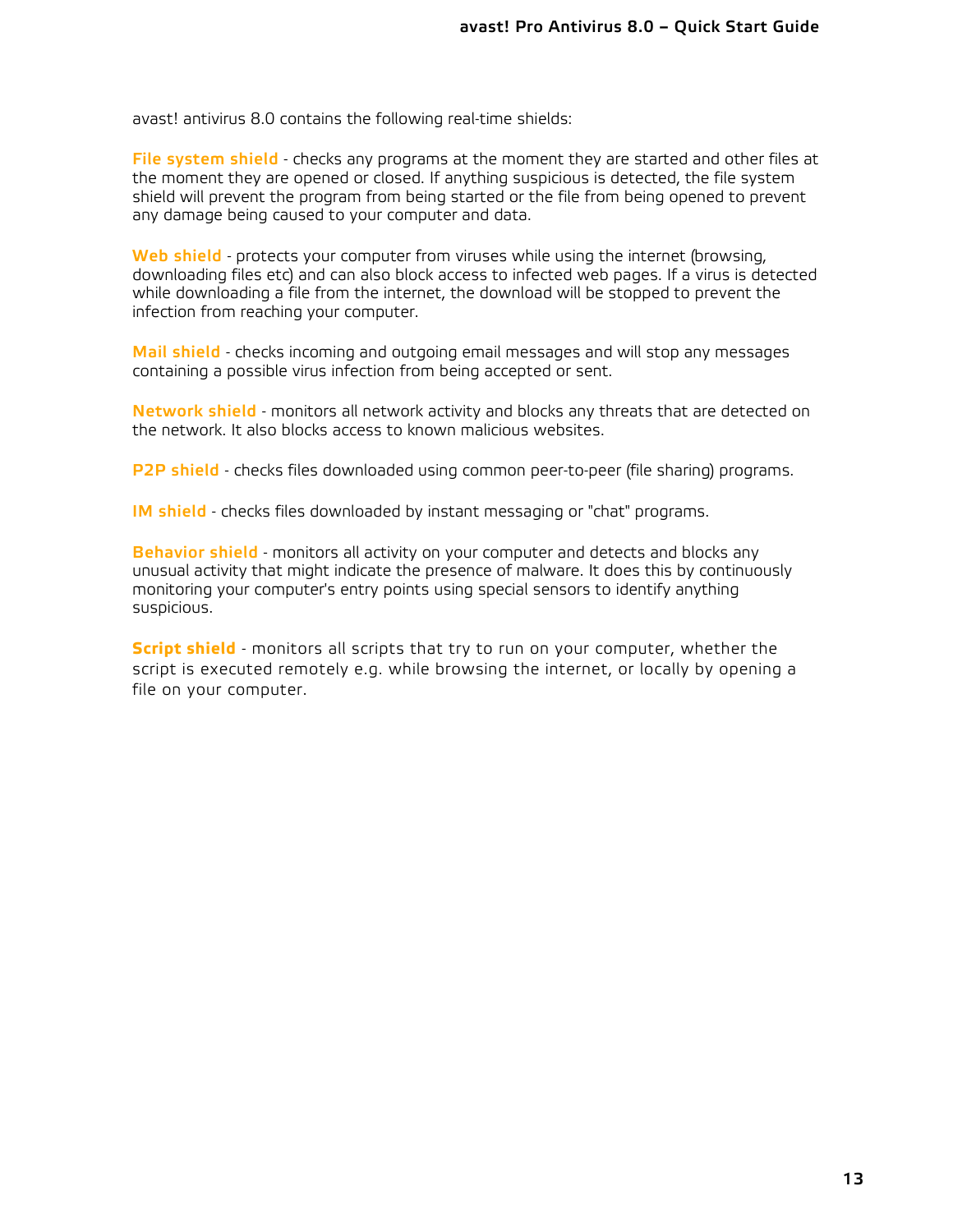# <span id="page-13-0"></span>**Cloud Intelligence**

With avast! Cloud Intelligence, you can benefit from the global avast! CommunityIQ network, which provides information about possible suspicious files and also allows new threats to be detected and neutralized almost as soon as they appear.



#### **Reputation Services**

If this option is enabled, avast will check if a file is safe even before it is opened, by checking its database of known files. Whether the file is considered safe or not will be determined by how many other users have the file, and for how long it has existed.

#### **Streaming (real-time) Updates**

Any antivirus program is only as good as its database of known virus definitions. This is what the program uses to identify threats to your computer, which is why it is important to ensure the virus definitions are regularly updated.

By enabling Streaming Updates, you can make sure that new virus definitions are sent to you in real-time, rather than waiting for the next regular update. As your virus database will be continuously updated, this will give you even more protection against the very latest threats.

By default, avast! is set to update both the engine and virus definitions automatically whenever a new version is available. To disable Streaming Updates, click on "Maintenance" then "Updates".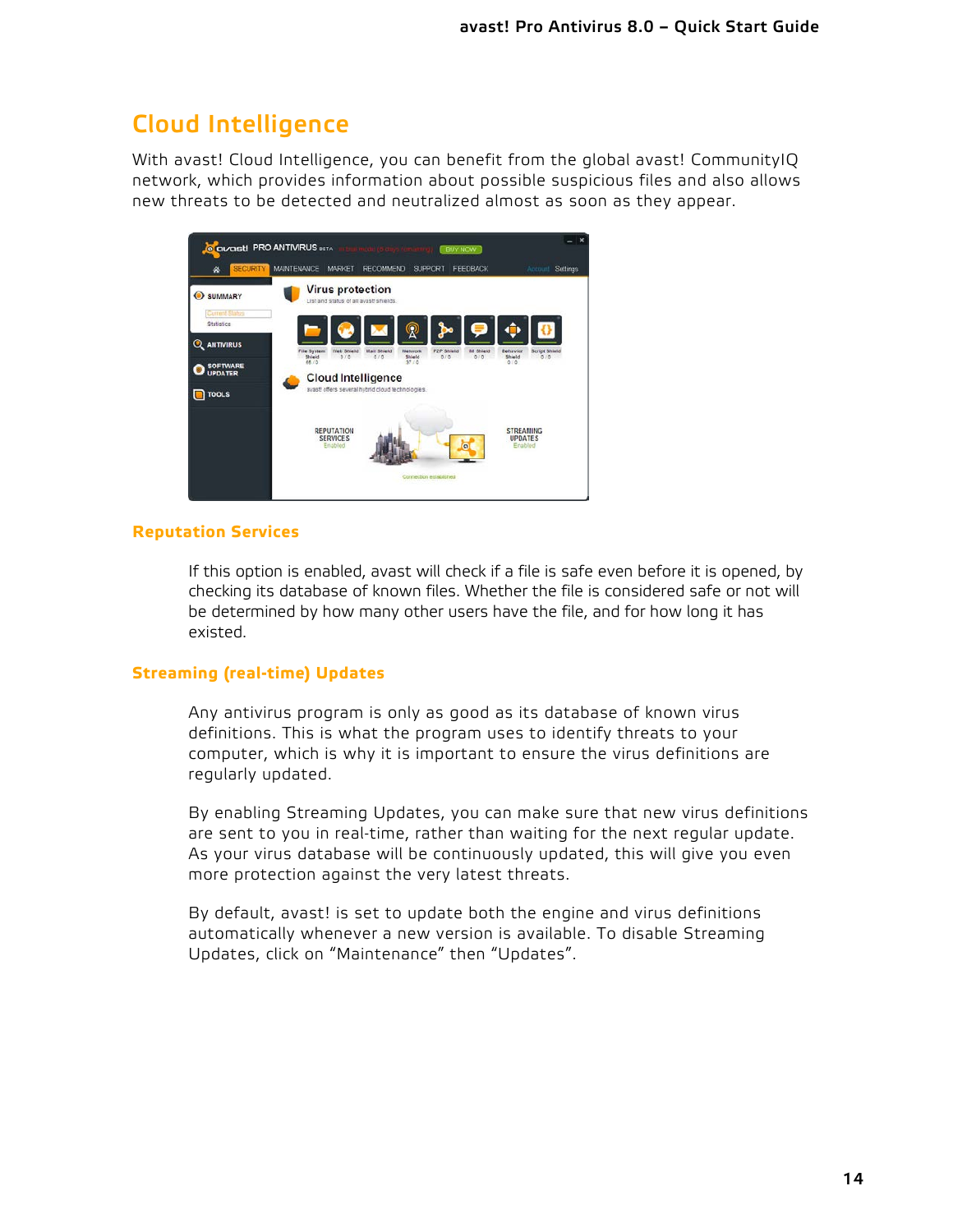Here, you can also check the current version of the program and when the virus definitions were last updated.

| <b>SECURITY</b><br>必                                                          | <b>MAINTENANCE</b><br>MARKET<br><b>RECOMMEND</b><br>SUPPORT<br><b>FEEDBACK</b><br>Account<br><b>Settings</b>                                                                                                        |
|-------------------------------------------------------------------------------|---------------------------------------------------------------------------------------------------------------------------------------------------------------------------------------------------------------------|
| MAINTENANCE<br>Update                                                         | Update<br>It is vital to always keep your security software up-to-date. While avast! is pre-set to update automatically,<br>you can also control the updates manually.<br>Update engine and virus definitions       |
| Subscription<br>Scan Logs<br>Virus Chest<br>Remote Assistance<br>About avast! | Current version:<br>130211-1<br>Release date:<br>2/11/2013 2:53:49 PM<br>Last update attempt: 26 minutes ago<br>Streaming updates:<br>Enabled<br>Connection established<br>Connection:<br>Latest update received -- |
|                                                                               | <b>Update Program</b><br>Current version:<br>88.1477                                                                                                                                                                |

The "engine" is the part of the program that scans your computer for potential threats based on the virus definitions. The "program" means what you can see – the user interface which is used to control what the program does.

You can manually update either by clicking on the green arrow. Note that clicking on "Update Program" automatically updates both the program and the program engine and virus definitions.

Reputation Services and Streaming Updates can be enabled or disabled by opening the Settings in the top-right corner and selecting "Cloud Services".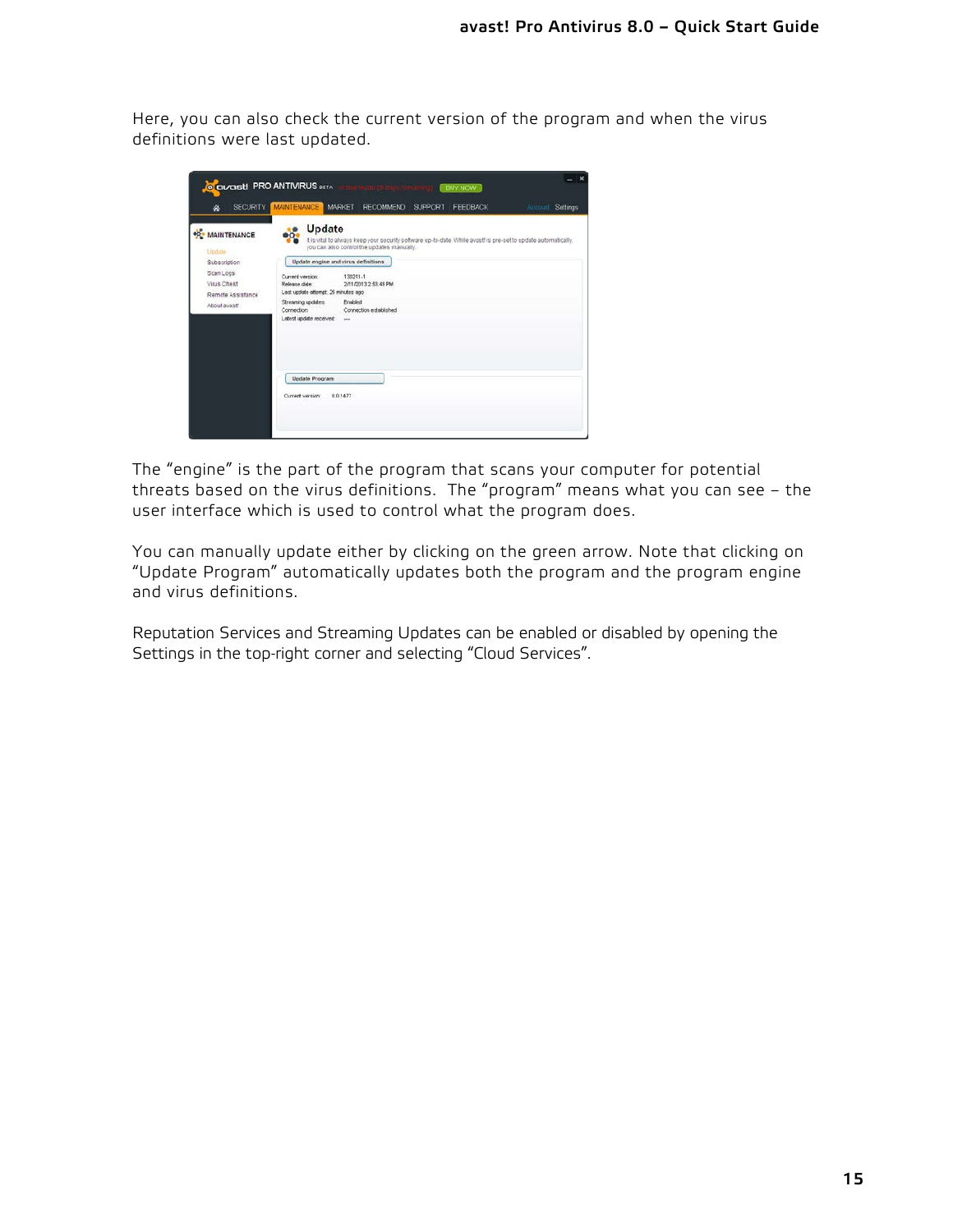# <span id="page-15-0"></span>**Remote Assistance**

The remote assistance tool enables you to give another person remote access to your computer. This can be useful if you are having any difficulties and you want another person to take control of your computer to help resolve the problem.



If you need to request assistance from another person, click "Allow Remote Control".

Avast! will generate a code that you then need to provide to the assisting person. To transfer the code to the other party please use e.g. telephone, e-mail or chat. By sending the code you are granting remote access to your computer to another person. After the person takes control, this dialog disappears automatically.

If you will be providing the remote assistance, click on "Control Remote Computer". Enter the code which you receive from the person needing assistance, then click the "Connect" button. When the connection is established, this dialog disappears and the remote desktop window appears.

To close the connection, click the following link or press the Alt+Shift+End shortcut.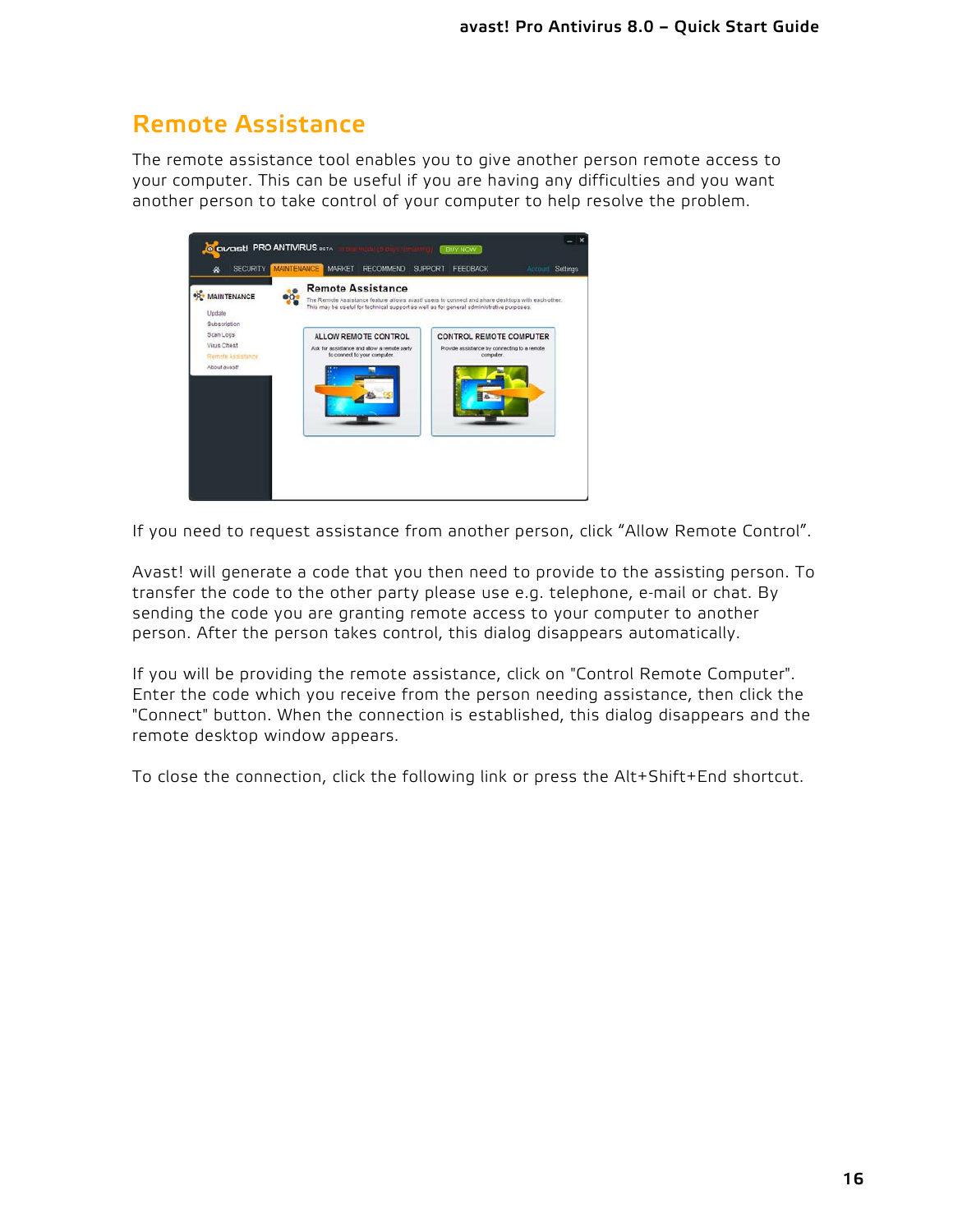# <span id="page-16-0"></span>**AccessAnywhere**

Very similar to the Remote Connect feature, this allows you to access and control a computer

remotely from another location. If you are a frequent traveler and need to access your computer back at home while you are away, you can do so via any other computer on which avast 8.0 is installed.

Unlike Remote Connect, the connection is established by the remote user, not from the computer which is being accessed. However, the computer which is to be accessed, must be running avast! Premier and must have first been configured to be remotely accessible. This can only be done in avast! Premier.

To remotely connect to another computer which has been correctly configured, just click on the button to remotely control a computer and then enter the email and password for the avast! Account to which it is connected.



Another use of AccessAnywhere is where a friend or family member regularly needs your help but does not want to use the Remote Connect feature. In such a case, provided they have installed avast! Premier, you can configure their computer in advance to allow you remote access.

In order to connect to their computer remotely, you would only need to know the logon credentials for the avast! Account with which the computer is connected. By first connecting the other person's computer to your own avast! Account, you would be able to control it remotely by entering your own avast! Account credentials.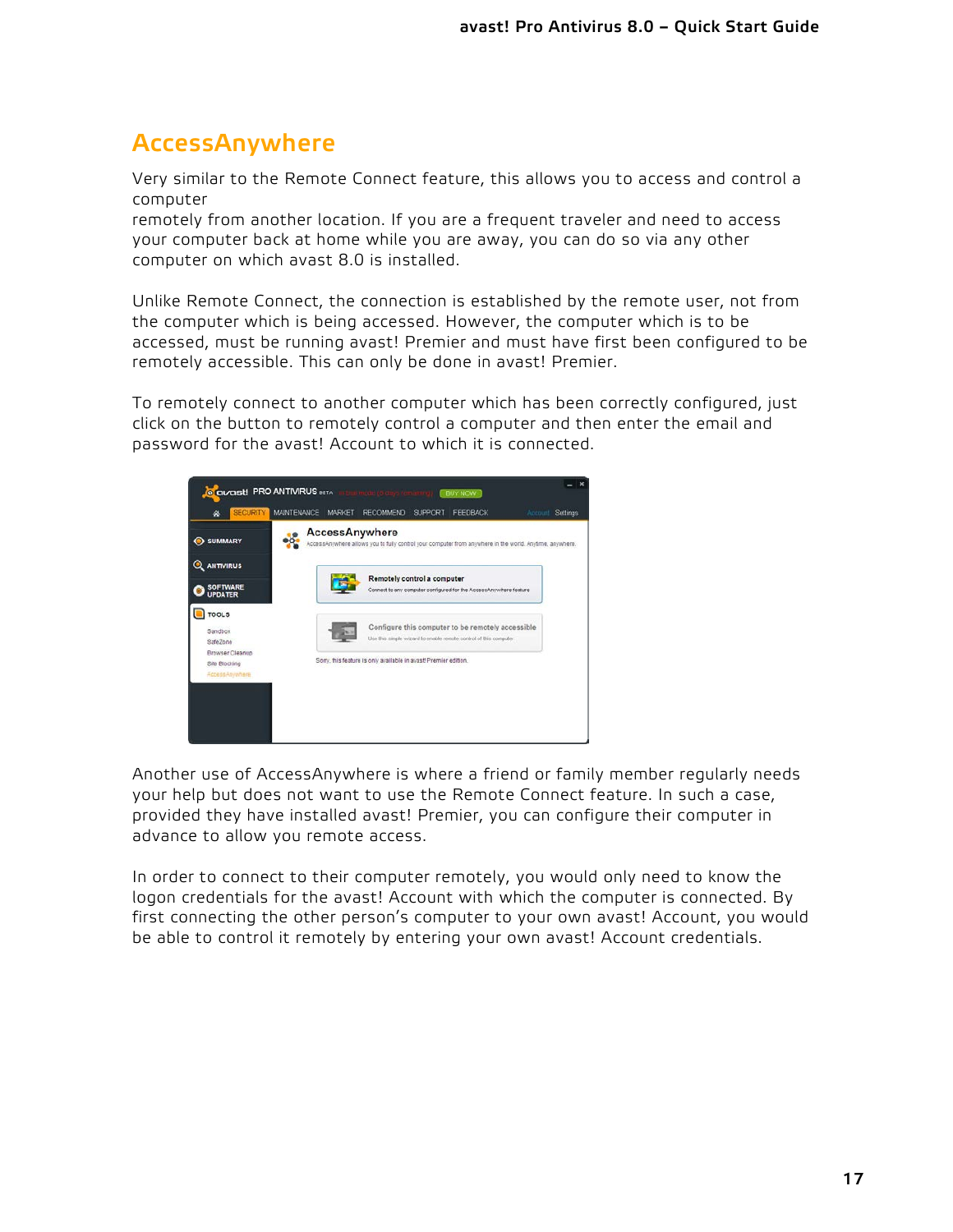#### <span id="page-17-0"></span>**Manually scanning your computer**

To carry out a manual scan of your computer, select the "Scan computer" tab. This will open the "Scan Now" screen as shown below.



avast! Pro Antivirus 8.0 comes with a number of pre-defined scans installed by default.

**Quick scan** - this will perform a scan of just your system partition (normally the C:\ drive on your computer) and will normally be sufficient to detect the majority of malware. By default, only files with "dangerous" extensions are scanned, e.g. files with extensions such as "exe", "com", "bat" etc. Only those areas at the beginning and at the end of a file, where infections are normally found, are tested.

**Full System Scan** - This performs a more detailed scan of all your computer's hard disks. By default, all files are scanned according to their content, in other words, avast! looks inside every file to determine what type of file it is and whether it should be scanned. The whole file is tested, not just those parts of the file at the beginning or at the end where infections are normally found. This is useful if you suspect you have an infection which was not detected by the quick scan.

**Removable Media Scan** - this will scan any removable media that is connected to your computer, such as USB flash drives, external hard drives etc. It will scan the media to detect potential "auto-run" programs that may try to launch when the device is connected.

**Select folder to scan** - this option enables you to scan just a specific folder or multiple folders.

To run one of the pre-defined scans now, just click "**Start**". Alternatively, by clicking on "Settings", you can schedule the scan to be run on a regular basis, or just once at a later date and time. The other settings screens can be used to further customize the scan, or by clicking on "Create custom scan" you can create a new scan with all the required settings.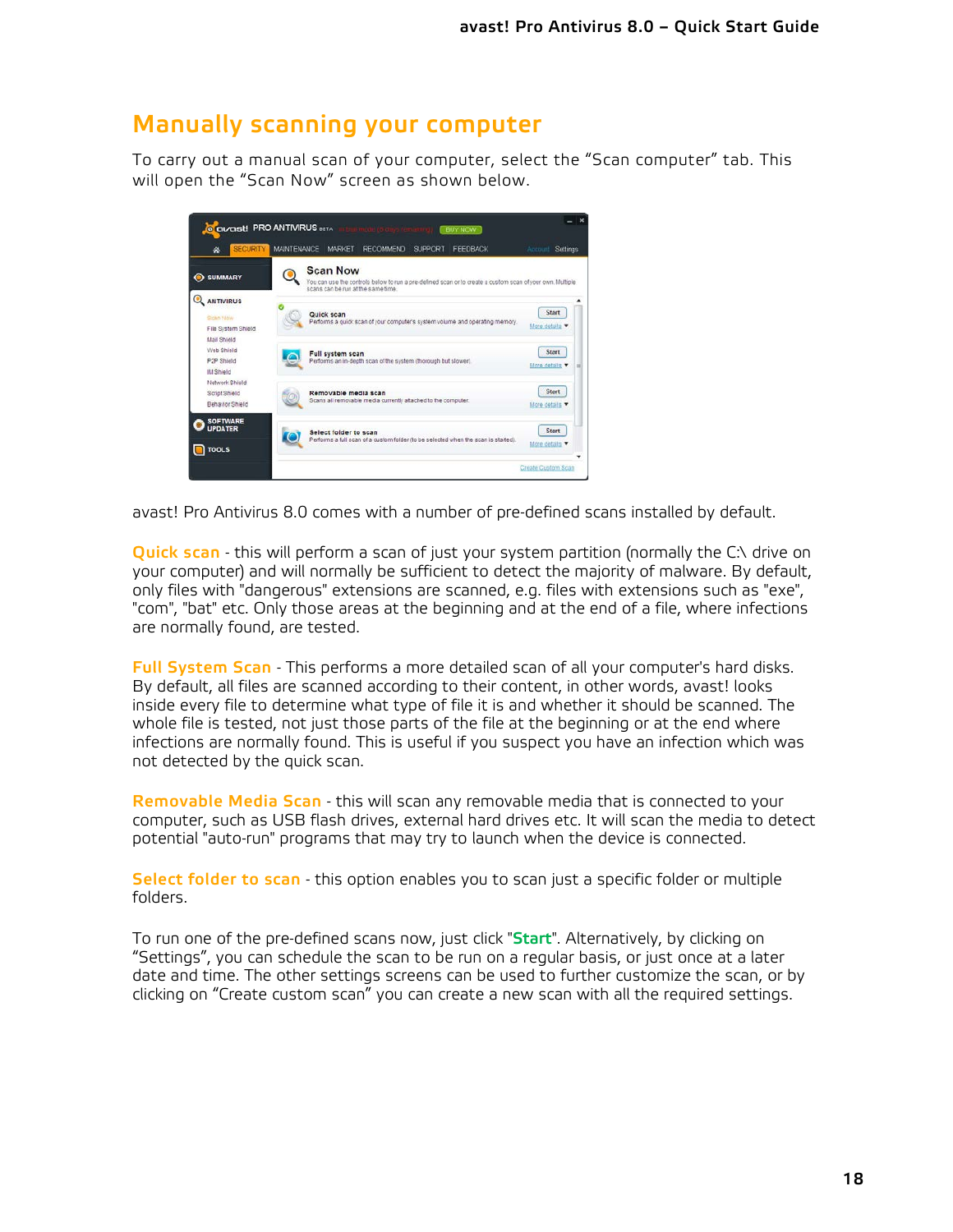#### **Creating a custom scan**

By clicking on the "Create Custom Scan" button, you can define a completely new scan with its own scan parameters. A new window will open, where you can create a name for the new scan, specify which parts of your computer and which types of file should be scanned.

| Scan               | <b>Scan Parameters</b>                                   |                                                                            |                     |
|--------------------|----------------------------------------------------------|----------------------------------------------------------------------------|---------------------|
| Sensitivity        |                                                          | Please use the following controls to set the basic parameters of the scan. |                     |
| Packers<br>Actions | Scan                                                     |                                                                            |                     |
| Performance        | Scan Name: Unnamed scan                                  |                                                                            |                     |
| Report file        | Comment:                                                 |                                                                            |                     |
| Exclusions         |                                                          |                                                                            |                     |
| Scheduling         | Scan Areas<br>Select the areas to scar:                  |                                                                            |                     |
|                    | All harddisks                                            |                                                                            |                     |
|                    | (select additional areas)                                |                                                                            | $\mathbf{v}$ delete |
|                    | Add                                                      |                                                                            |                     |
|                    | File Types                                               |                                                                            |                     |
|                    | Scon oil files                                           |                                                                            |                     |
|                    | Recognize file types by their:                           |                                                                            |                     |
|                    | C content (thorough but slow)<br>C name extension (fast) |                                                                            |                     |

By default, the area to be scanned is set as "All hard disks". To select a new area to be scanned, just open the drop-down menu and select the additional area to be scanned. To remove an area, click on it once and then click "delete". You can also specify how avast! should recognize potentially suspicious files that should be scanned, either by checking the file extension or by checking the actual content:

**Content** – if this is checked, avast! will look inside every file to determine what type of file it is and whether it should be scanned.

**Name extension** – if this is checked, only files with extensions such as "exe", "com", "bat" etc. will be scanned.

On this page, you can also access the other scan settings, for example, if you want to schedule a regular scan or a scan to run just once at a specific time. You can also exclude specific folders or files from being scanned, and define what action should be taken in the event that a virus is detected e.g. delete the file, or move it automatically to the virus chest.

You can also create reports of the files that were scanned and any errors that occurred during the scan. The other settings can be used to adjust the speed and depth of the scan.

New in avast! 8.0, you can now also specify that a scan should not start if your computer is running on batteries.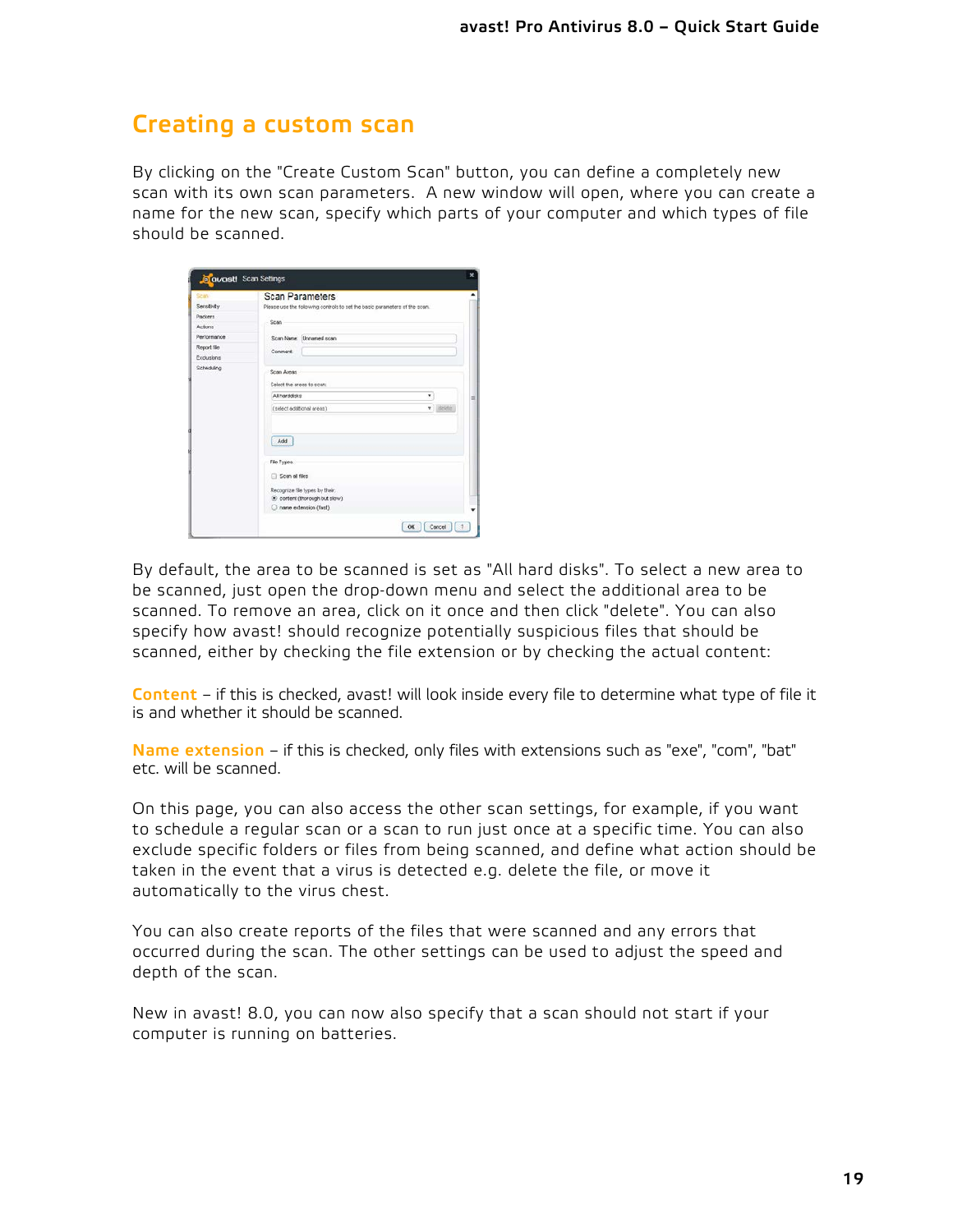#### <span id="page-19-0"></span>**What to do if a virus is found**

At the end of the scan, if the program has detected a suspicious file, the message "Threat detected" will be displayed – see below.



To see more information about the suspicious file and the available options, click on "Show Results".

You will then see a list of the files which avast! considers suspicious and you will be able to specify what action to take in respect of each one, e.g. Delete, Move to virus chest etc. Once you have specified the action to be taken, click "Apply".

The **RECOMMENDED OPTION** is to move the file to the **Virus Chest**. This is a special quarantine area which can be used to safely store infected or suspicious files until you decide it is safe to delete it. Files stored here cannot cause damage to your other files or your computer. Here it can possibly be repaired before moving it back to its original location.

By default, suspicious files which are detected by the real-time shields are moved to the virus chest automatically.

You can view the scan results again at any time by going to the "Scan Logs" section then selecting the scan that you wish to review.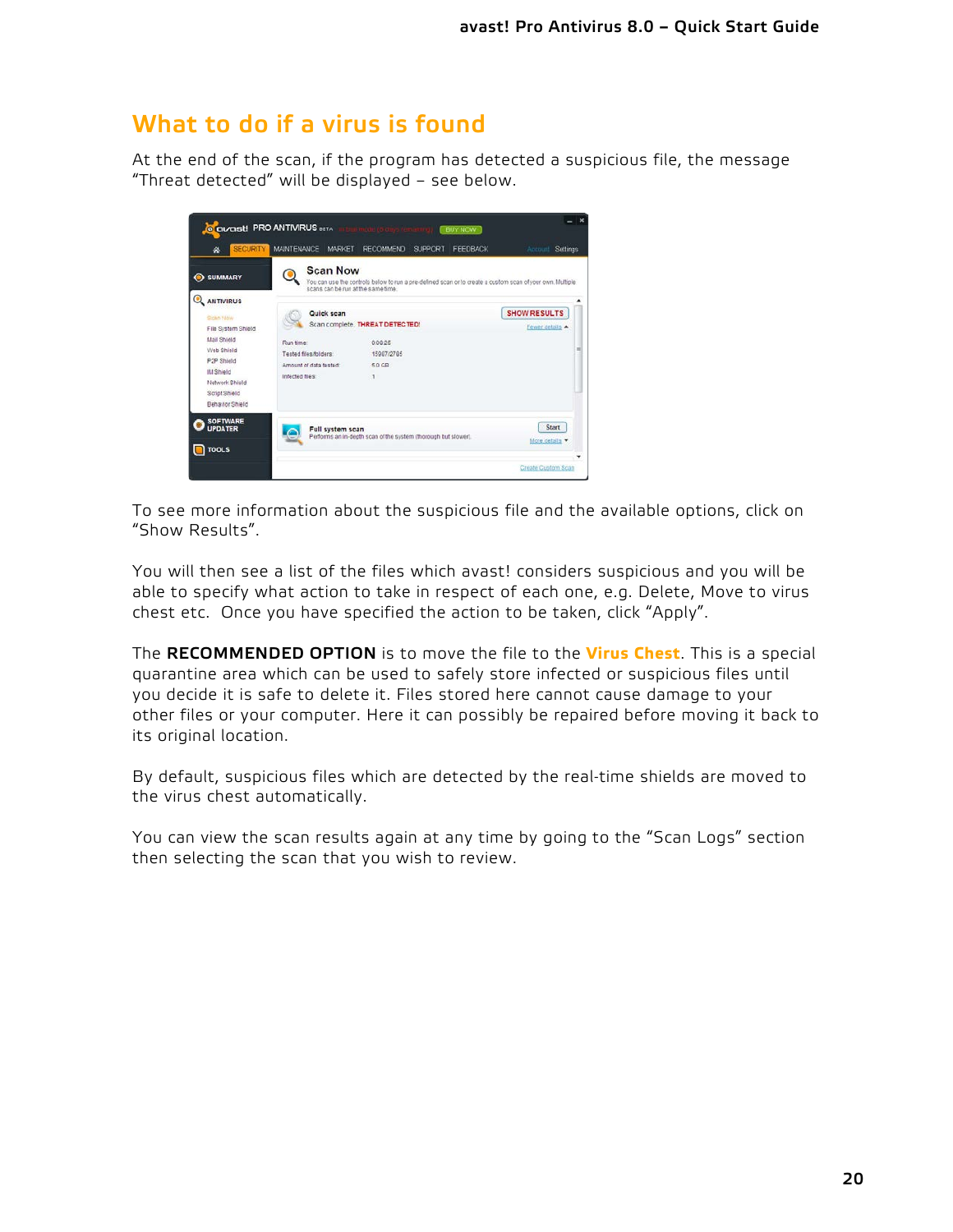# <span id="page-20-0"></span>**Software Updater**

Malware often spreads by exploiting known security issues in commonly used software.

This means if your software is kept up to date, most malware would be unable to spread!

avast! Software Updater shows you an overview of all your outdated software applications, so you can keep them up to date and eliminate any security vulnerabilities.



Your security status will be shown as one of the following:

| <b>DISABLED</b>        | Avast! Software Updater is disabled completely.                                                                                                                         |
|------------------------|-------------------------------------------------------------------------------------------------------------------------------------------------------------------------|
| <b>GOOD (%)</b>        | The programs on your computer are in a good condition.                                                                                                                  |
| <b>BAD</b> (%)         | Some of the installed programs are not up-to date. For security<br>reasons it's recommended to update these programs.                                                   |
| <b>CRITICAL</b><br>(%) | You have either a single program with HIGH criticality, or several<br>programs with LOW or MEDIUM criticality. It's strongly<br>recommended to update them immediately. |

You can resolve any issues by just clicking the "Fix Now" button. The available updates will then be downloaded and your software will be updated automatically. Once all updates are installed, your Software Updater status will be shown as "Good" and you will no longer be at risk of malware that targets out-dated software.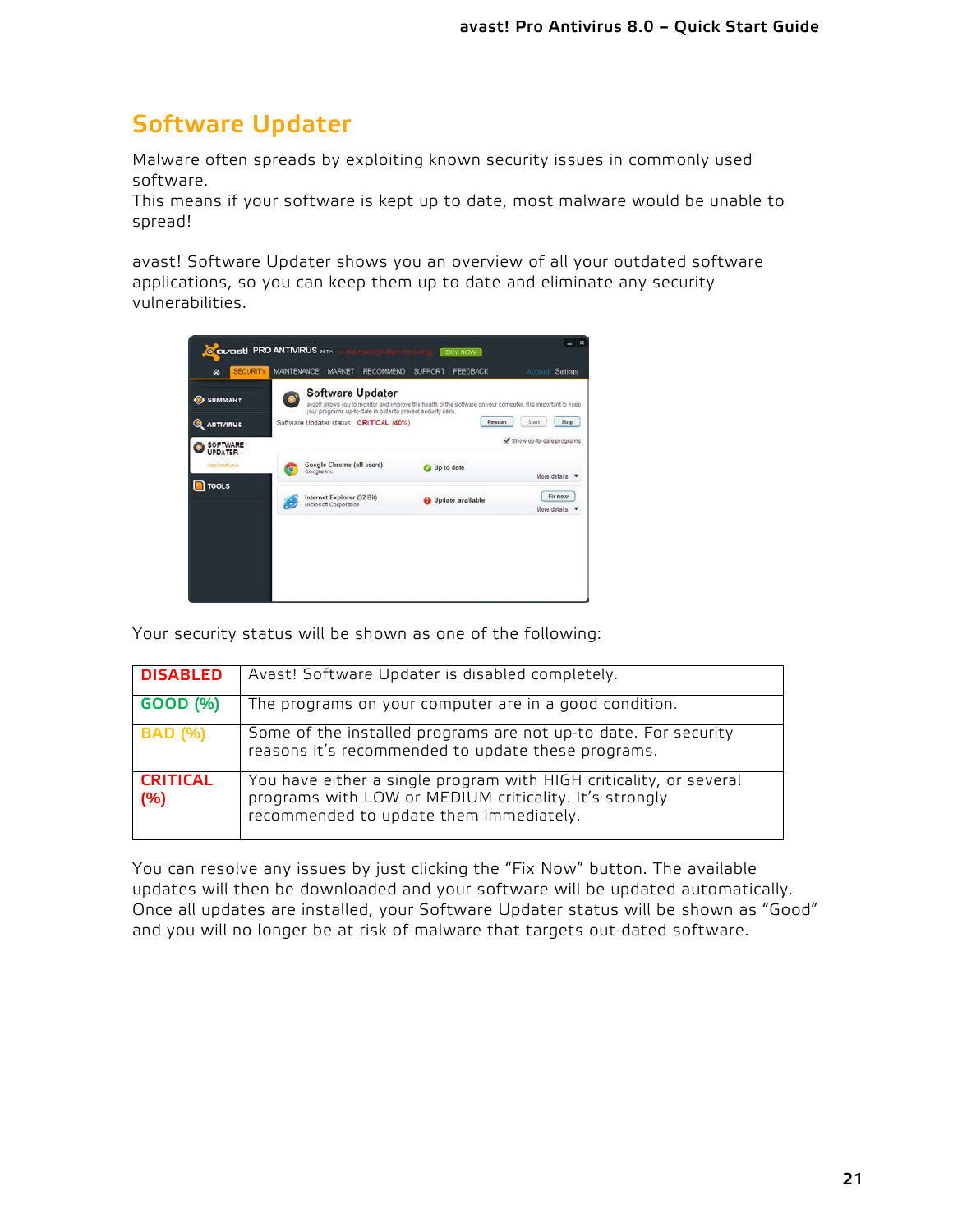## <span id="page-21-0"></span>**Process virtualization (Sandbox)**

The avast! Sandbox allows you to browse the web or run another application in a completely safe environment. This is especially useful when visiting high-risk web sites, whether accidentally or deliberately, as the browser will be completely contained within the sandbox, preventing any damage to your computer.

| SUMMARY                           |         | <b>Sandbox</b>                           | On this page avast enables you to configure the virtualization component (sandbox). This can be used to                                                                                                                                                                                                                                             |      |              |  |          |
|-----------------------------------|---------|------------------------------------------|-----------------------------------------------------------------------------------------------------------------------------------------------------------------------------------------------------------------------------------------------------------------------------------------------------------------------------------------------------|------|--------------|--|----------|
| <b>ANTIVIRUS</b><br>⊙             |         |                                          | run any program in an isolated environment, shielding the rest of the computer from any (potentially<br>harmful) changes that the program may by to make.<br>Virtualization technology is typically used to shield the web browser. This is because the browser (and its<br>plug-ins) is the application that is most commonly attacked by viruses. |      |              |  |          |
| <b>SOFTWARE</b><br><b>UPDATER</b> |         | Processes currently running virtualized: |                                                                                                                                                                                                                                                                                                                                                     |      |              |  | Settings |
| <b>TOOLS</b>                      | Process |                                          |                                                                                                                                                                                                                                                                                                                                                     | PID. | Window title |  |          |
| Sandbox                           |         |                                          |                                                                                                                                                                                                                                                                                                                                                     |      |              |  |          |
| SafeZone                          |         |                                          |                                                                                                                                                                                                                                                                                                                                                     |      |              |  |          |
| Browser Cleanup<br>Site Blocking  |         |                                          |                                                                                                                                                                                                                                                                                                                                                     |      |              |  |          |
| AccessAnywhere                    |         |                                          |                                                                                                                                                                                                                                                                                                                                                     |      |              |  |          |
|                                   |         |                                          |                                                                                                                                                                                                                                                                                                                                                     |      |              |  |          |

The sandbox can also be used to run any other applications which you think may be suspect – you can run the program inside the sandbox to determine whether or not it is safe while remaining completely protected against any malicious actions that it may try to carry out.

To run an application or to browse the web using the sandbox, just click on "Run a virtualized process" then browse the files on your computer to find the required application e.g. Internet Explorer. The browser or other application will then open in a special window with a red border, indicating that it is being run inside the sandbox.

In the Sandbox Settings, you can further define applications that should always be run in virtualized mode, and trusted applications that should never be virtualized.

In the main Program settings, in the "Browser Integration" tab, you can further specify that your browsers should always be run in the Sandbox to ensure you are always protected while surfing the web.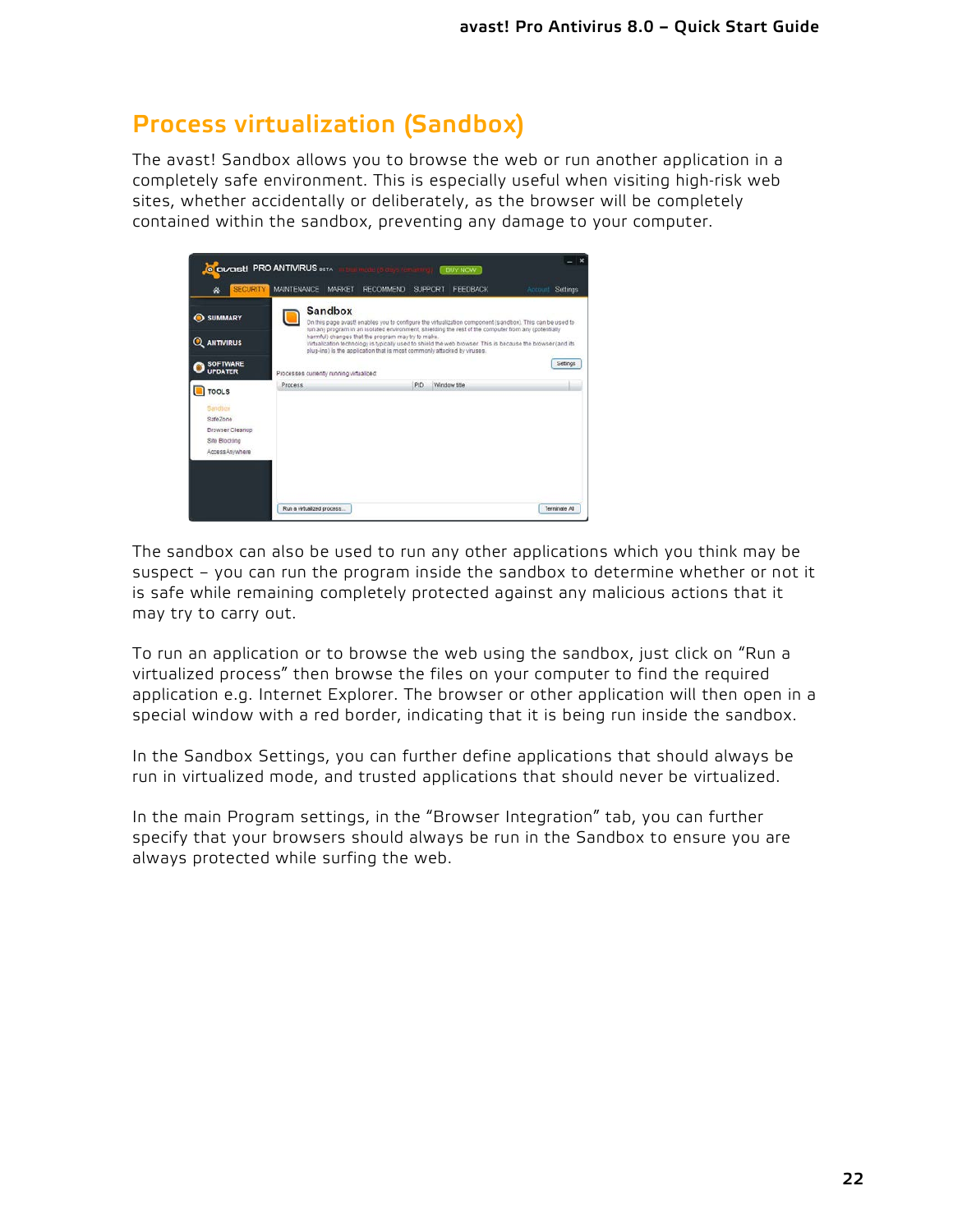Avast! will launch an application automatically in the Sandbox if it detects anything suspicious. In the AutoSandbox settings, you can change this so that avast! will ask you first:

| <b>o</b> avast!<br>Security<br>Recommendation | You are opening an application that may be potentially unsafe.<br>We strongly recommend opening this application in the virtual environment of<br>the avasti sandbox to avoid any risk to your computer. |
|-----------------------------------------------|----------------------------------------------------------------------------------------------------------------------------------------------------------------------------------------------------------|
|                                               | File:<br>Disuspicious.exe<br><b>Origin:</b><br>http://public.avast.com/test/suspicious.exe<br>Opened by: C:\Windows\explorer.exe                                                                         |
|                                               | <b>ACTIONS TO TAKE</b><br>Open in sandbox (recommended)<br>Attention: any data that you save while in the sandbox will be lost when the                                                                  |
|                                               | sandbox is closed.<br>Remember my answer for this program<br>m<br>lyou can later change this option in the program settings)                                                                             |

In the settings, the AutoSandbox can also be disabled completely, or you can specify any files or applications that should be excluded and never run automatically in the Sandbox.

You can also run an application in the sandbox without opening the avast! user interface. Just right click on the application which will open the context menu bottom left.

| Open                  | Open                       |
|-----------------------|----------------------------|
| Run as                | Run as                     |
| Scan chrome.exe       | Scan chrome.exe            |
| Run in sandbox        | Run outside sandbox        |
| Always run in sandbox | Always run outside sandbox |
| Send To<br>٠          | Send To                    |
| Cut                   | Cut                        |
| Copy                  | Copy                       |
| Create Shortcut       | Create Shortcut            |
| Delete<br>Delete      |                            |
| Rename                | Rename                     |
| Properties            | Properties                 |

To run the application inside the sandbox, select "Run virtualized" and the application will start inside a window with a red border. To ensure the application runs inside the sandbox every time it is started, select "Always run in sandbox".

Right-clicking on an application that is already inside the sandbox will open the context menu above right. The application can then be run one time outside the sandbox, or it can be moved out of the sandbox completely so that it will be run in the normal environment every time it is started.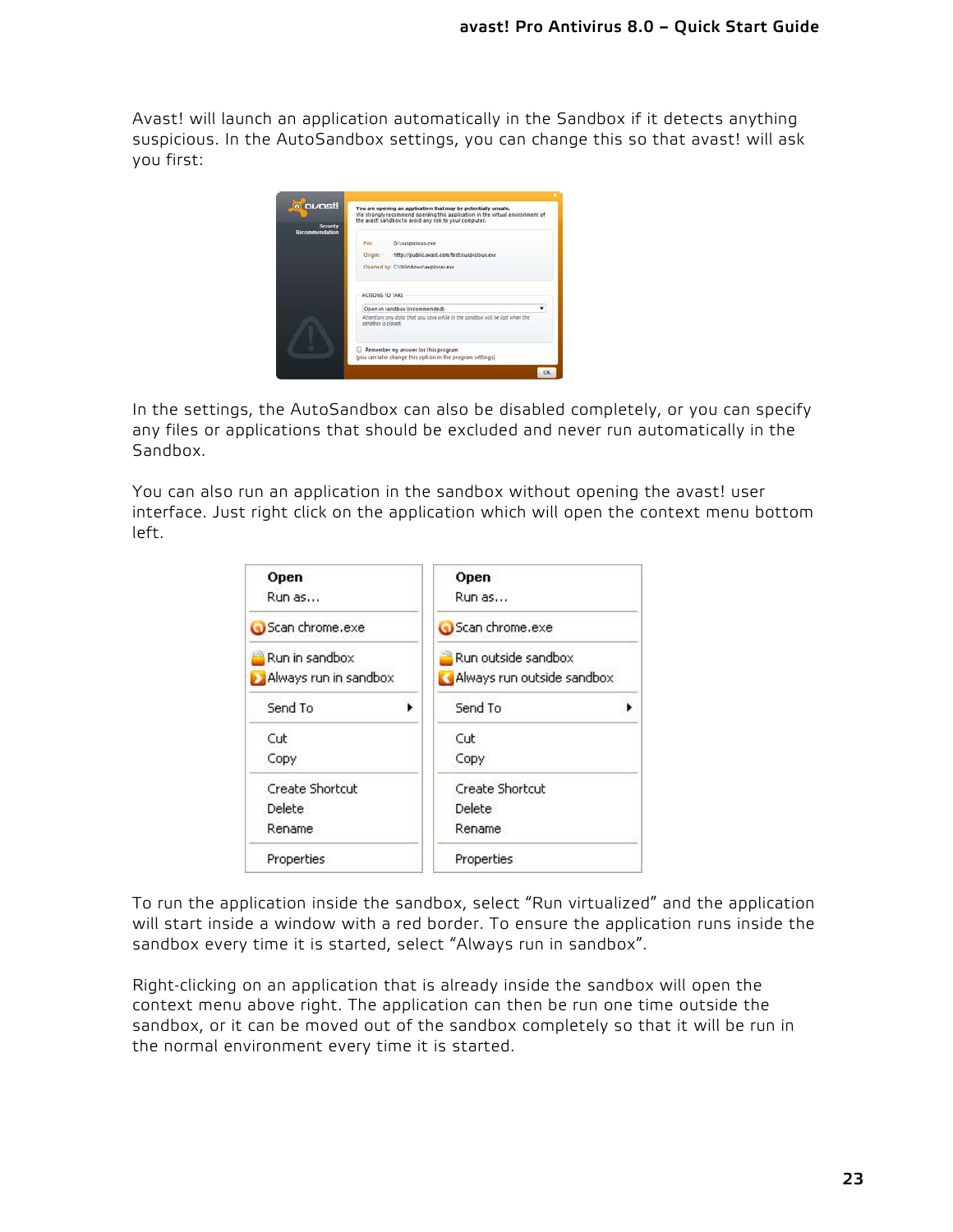# <span id="page-23-0"></span>**Process Virtualization (SafeZone)**

The avast! safeZone is an additional security feature that allows you to browse the web in a private, secure environment, invisible to the rest of your system. For example, if you do your banking or shopping online, or other security-sensitive transactions, you can be sure that your personal data cannot be monitored by spyware or key-logging software.

Unlike the Sandbox, which is intended to keep everything contained inside so that it cannot harm the rest of your system, the avast! SafeZone is designed to keep everything else out.

To open the secure SafeZone desktop, just go to the "Tools" tab and click "Switch to SafeZone".



When you switch to SafeZone, the SafeZone web browser will start automatically. The SafeZone browser is a special browser without any additional components such as "plug-ins" which are often used to distribute spyware.

When you are done, click on the orange avast! icon in the bottom left corner and select "Turn off SafeZone" to close the browser and return to your normal desktop. Your browser settings and any files that you have downloaded will be saved automatically and will be there the next time you open it. If you don't want anything to be saved, click the "Reset SafeZone" button and everything will be deleted. The contents of the SafeZone, including all browser settings, will be reset to their original state.

Alternatively, you can just click the "Switch back" button on the taskbar (the white arrow next to the clock) which will return you to your normal desktop without terminating your web browser, so you can return to it later.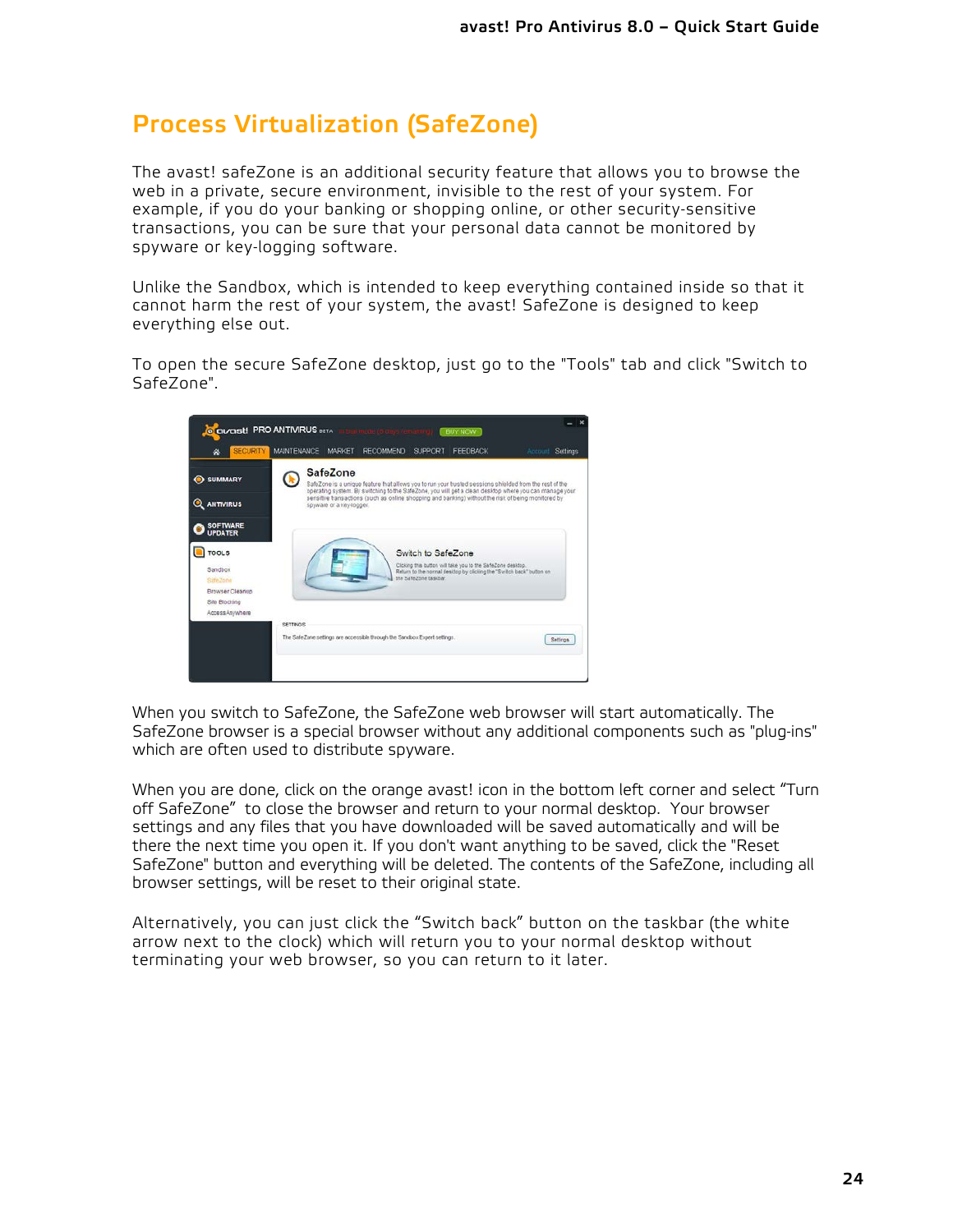#### <span id="page-24-0"></span>**Browser Protection**

If you have installed Google Chrome, the **avast! Web Rep** and **phishing filter** are automatically installed during the installation of avast! antivirus. Either of these can be uninstalled or installed for any supported browser by opening "Settings", selecting "Browser integration" and then just clicking "Uninstall" or "Install". Here you can also see whether your Internet browser is supported, before you try to install it.

| Undates<br>Cloud Services<br>Popupis<br>Virus Chest<br>Virus Alerts | includes WebRep and sandboxing. | Browser Integration<br>Use the controls on this page to configure the protection of the web browsers. This |           |
|---------------------------------------------------------------------|---------------------------------|------------------------------------------------------------------------------------------------------------|-----------|
|                                                                     |                                 |                                                                                                            |           |
|                                                                     |                                 |                                                                                                            |           |
|                                                                     | <b>BROWSERS</b>                 |                                                                                                            |           |
|                                                                     |                                 | Internet Explorer                                                                                          |           |
|                                                                     |                                 | No browser plugh currently available.                                                                      |           |
| Global Exclusions                                                   |                                 |                                                                                                            |           |
| Password                                                            |                                 |                                                                                                            |           |
| <b>Browser Integration</b>                                          |                                 | Google Chrome                                                                                              |           |
| WebRep & Antiphishing                                               |                                 | Security plugin installed                                                                                  | Uninstall |
| StaCorrect                                                          |                                 |                                                                                                            |           |
| Silent/Gaming Mode                                                  |                                 |                                                                                                            |           |
| Status Bar                                                          |                                 |                                                                                                            |           |
| Language                                                            |                                 |                                                                                                            |           |
| Sounds                                                              |                                 |                                                                                                            |           |
| Account                                                             |                                 |                                                                                                            |           |
| Community                                                           |                                 |                                                                                                            |           |
| Facebook App                                                        |                                 |                                                                                                            |           |
| Maintenance                                                         |                                 |                                                                                                            |           |
| Software Health                                                     |                                 |                                                                                                            |           |
| Troubleshooting                                                     |                                 |                                                                                                            |           |

Alternatively, you can enable or disable just the avast! WebRep, or just the phishing filter in the program settings:

| Basic                 | WebRep & Antiphishing                                                                        |
|-----------------------|----------------------------------------------------------------------------------------------|
| Undates               | The controls on this page allow you to configure the behavior of the avasti browser plugins. |
| Cloud Services        |                                                                                              |
| Popupis               | PLUGN SETTINGS                                                                               |
| Virus Chest           | To Enable WebRep                                                                             |
| Virus Alerts          | Suppress WebRep tooltjos in search results                                                   |
| Global Exclusions     | <b>M</b> Enable phishing filter                                                              |
| Password              | Changes will take effect after restarting your browser.                                      |
| Browser Integration   |                                                                                              |
| WebRep & Antiphisting |                                                                                              |
| SteCorrect            |                                                                                              |
| Silent/Gaming Mode    |                                                                                              |
| Status Bar            |                                                                                              |
| Language              |                                                                                              |
| Sounds                |                                                                                              |
| Account               |                                                                                              |
| Community             |                                                                                              |
| Facebook App          |                                                                                              |
| Maintenance           |                                                                                              |
| Software Health       |                                                                                              |
| Troubleshooting       |                                                                                              |

The WebRep is based on information received from the global avast! user community related to the content and security of visited websites, to help improve the browsing experience of all users. You can contribute your own feedback by "voting" on the content and security of websites that you visit.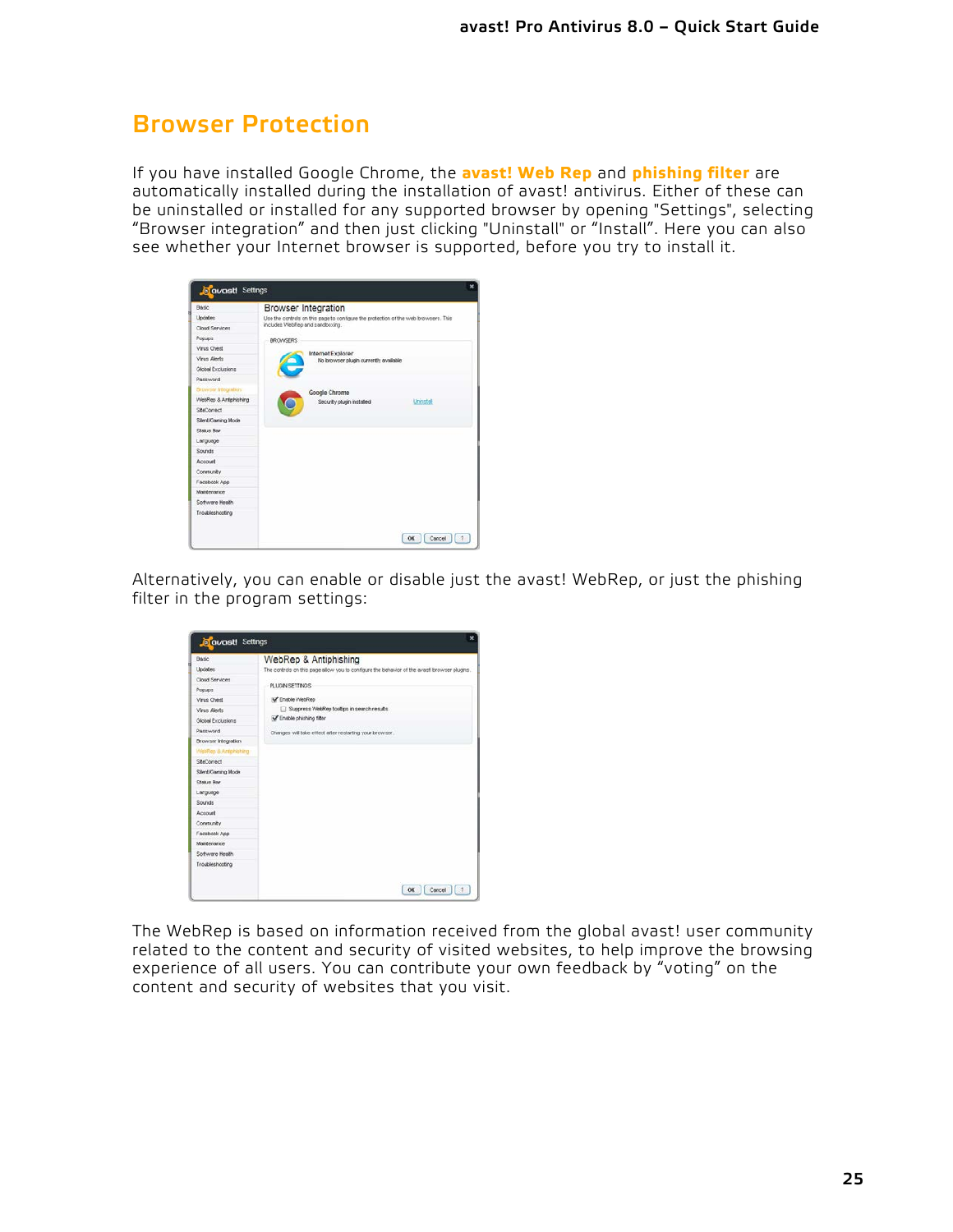When you visit a website, you will see a sequence of three bars (red, yellow, or green) which tell you how the website has been rated, or when you do a search using one of the popular search engines, you will see the same color-coded indicator next to each of the listed results.



The color of the indicator tells you whether the site is rated as "good" (green), "average" (yellow), or "bad" (red). The number of bars that are highlighted indicate the strength of the rating. One, two, or three highlighted bars represent a small, limited, or large number of votes.

Clicking on the colored indicator will open a box where you can see more information about how the site has been rated and where you can also submit your own vote.

On the left side, you can see the overall rating. Below the rating, you can see smaller icons which represent the categories that the site belongs to.

On the right side, you can submit your own vote. Here you can see a single bar divided into five colored segments which you can use to assign a more detailed rating to the domain. Below this bar you can again find the category icons. Click on one or more icons to assign the domain to the relevant categories, then finally click on "vote" to submit your rating.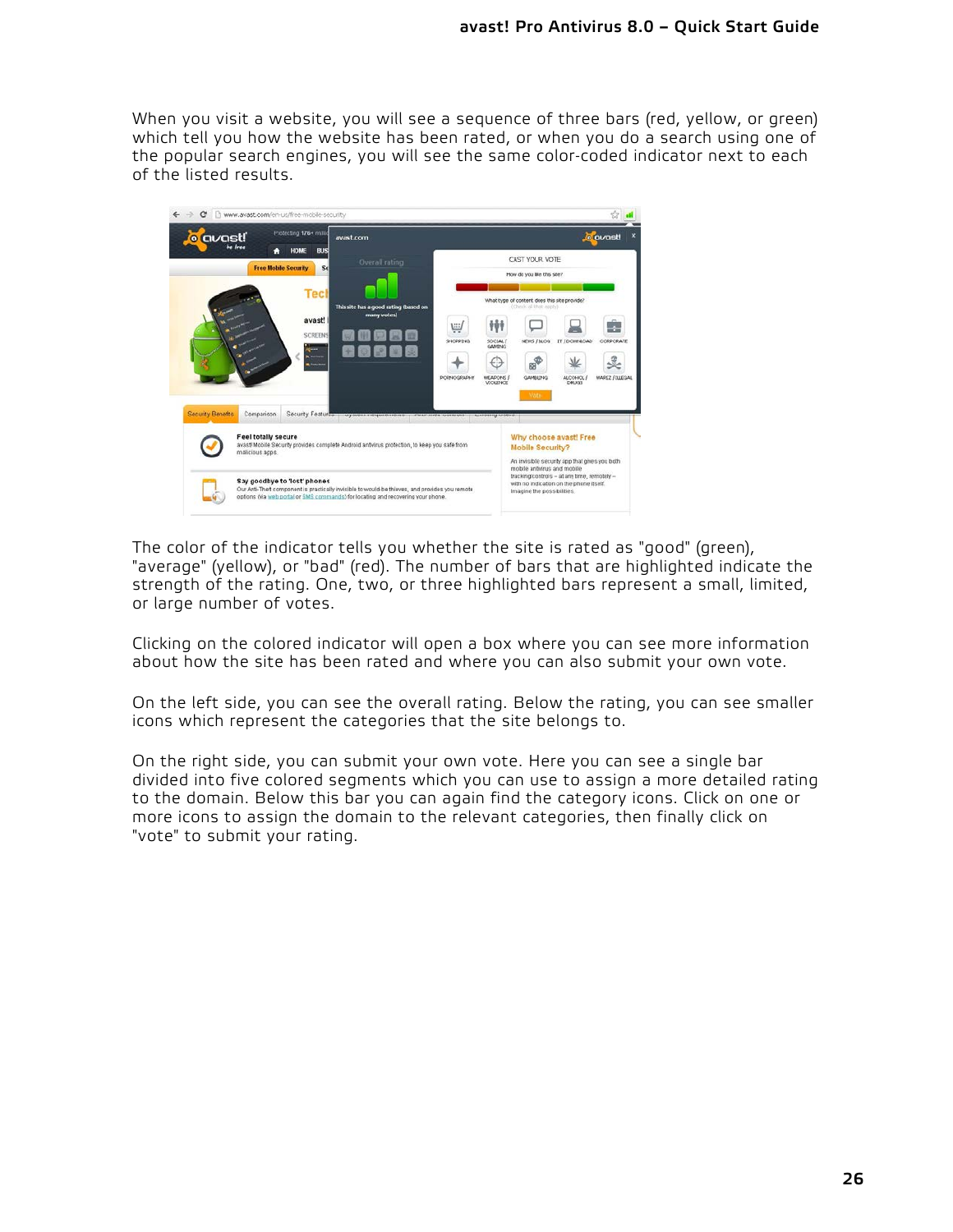## <span id="page-26-0"></span>**Browser Cleanup**

Often, when you install free software it comes with other, possibly unwanted addons. In most cases, a new Browser Toolbar is installed. Some of these may be useful, however, in general they are used to analyze your browsing behavior and present you with specific ads.

avast! Browser Cleanup will show you a list of your browser toolbars, together with their user rating, and will give you the option to disable them, or to fully remove them. It will also give you the option to restore your browsers settings, such as your homepage and default search provider. So avast! Browser Cleanup is a very useful tool which will help to keep your Internet browsing experience fast and reliable.

Just click the button to start the avast! Browser Cleanup and it will check all your installed browsers for added toolbars.

If no additional toolbars or other add-ons are detected, your browser status will be reported as "Clean".



Alternatively, if any add-ons are detected which have a low user rating, your browser status will be either yellow or red with the word "Attention".

- Yellow means that add-ons may have been manually removed, but there may still be some relics left behind which have not been fully removed.
- Red means that one or more Internet browsers appear to contain add-ons and products that have a poor user rating and which are removable.

You can remove the add-ons individually and they will be removed from all browsers, or you can click one button to remove all of them and reset all your browser settings to their default values.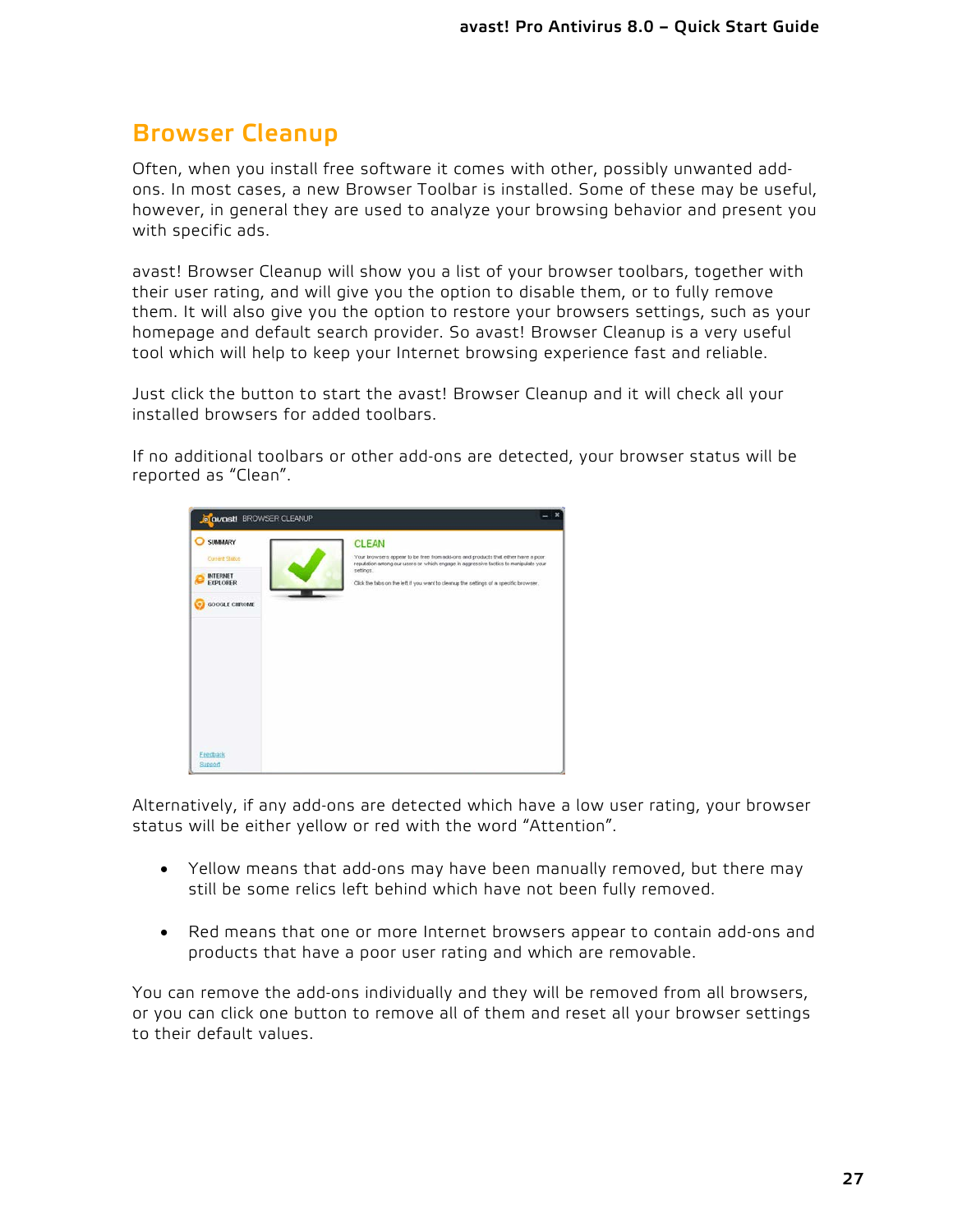If you choose to Remove an add-on, this permanently deletes the add on, which cannot be reversed. However, only add-ons with a bad, or very bad rating can be removed.



Alternatively, you can use the tabs on the left to disable any unwanted add-ons for each specific browser. Disabling an add-on only has the effect of turning it off and can be reversed later by enabling the add-on again.

After selecting a specific browser, you will then see a list of all the installed add-ons for that particular browser, together with their user rating. You can disable any which are not wanted, or you can completely reset the browser settings to their default settings.

| <b>SUMMARY</b>                                |   | Internet Explorer<br>This list contains all add-ons we have detected for this browser, and their associated rating. Click 'Disable' in                                                                         |                    |                                          |
|-----------------------------------------------|---|----------------------------------------------------------------------------------------------------------------------------------------------------------------------------------------------------------------|--------------------|------------------------------------------|
| <b>INTERNET</b><br><b>EXPLORER</b><br>Add-one |   | order to disable them completely. Click Reset browser settings to default' in order to reset the browser's home<br>page and search provider to their default values.<br>The Exclude add-ons with a good rating |                    | <b>Reset browser settings to default</b> |
| <b>GOOGLE CHROME</b>                          | 歸 | <b>Skype Browser Helper</b><br>Skype Click to Call for Internet Explorer                                                                                                                                       | User rating<br>*** | Disable<br>More details                  |
|                                               |   |                                                                                                                                                                                                                |                    |                                          |
|                                               |   |                                                                                                                                                                                                                |                    |                                          |
|                                               |   |                                                                                                                                                                                                                |                    |                                          |
|                                               |   |                                                                                                                                                                                                                |                    |                                          |
|                                               |   |                                                                                                                                                                                                                |                    |                                          |

By checking the box at the top of the page, you can choose to exclude any add-ons that have a good user rating, so you will see only those whose rating is not good. You can then decide what action to take for the others individually.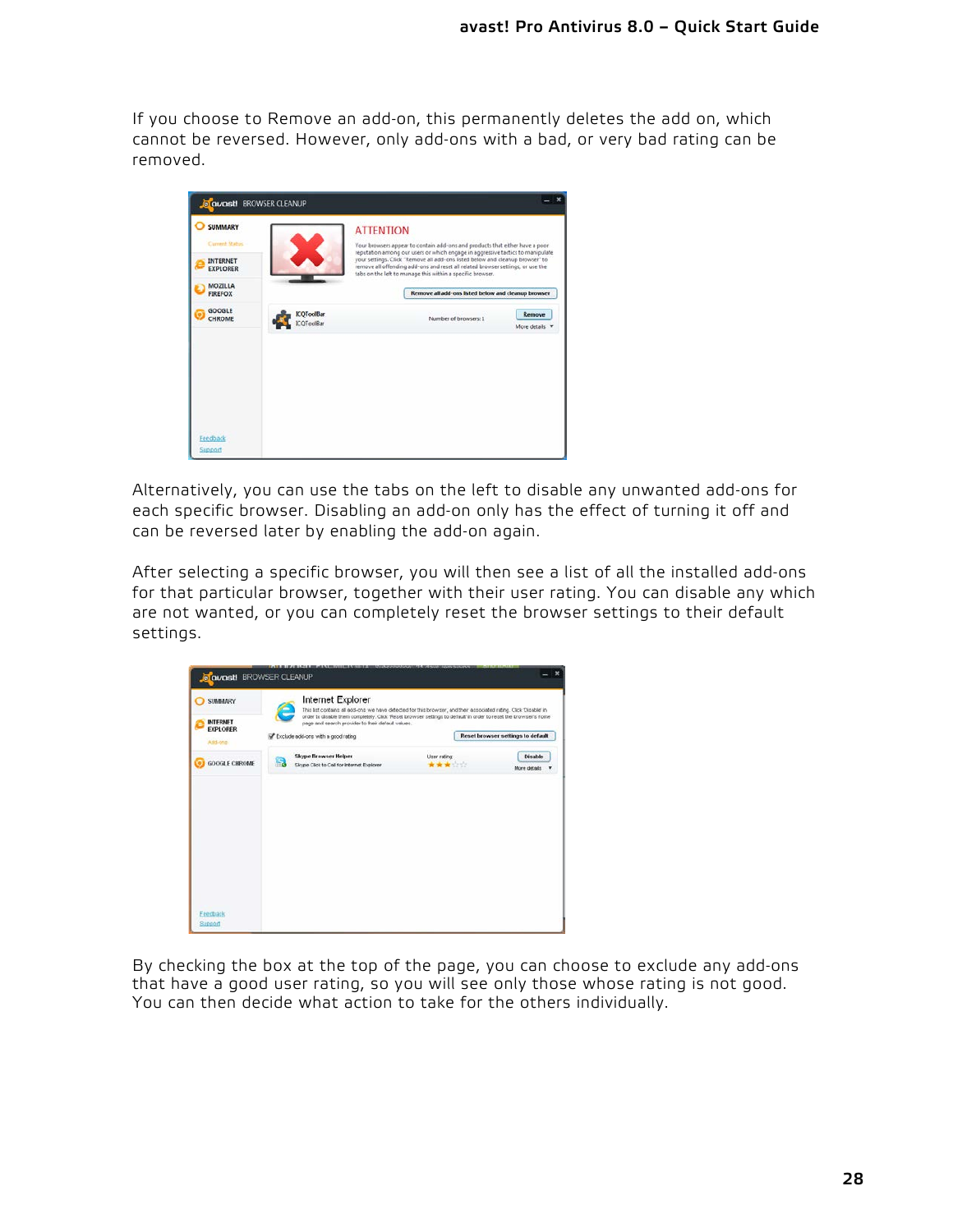# <span id="page-28-0"></span>**Avast "System Tray" Icon**

The orange avast! icon located in your computer's system tray can be used to access various features without opening the main user interface. If you right-click on the avast! icon, a short menu will appear, as shown below.



You can choose to open the main interface and use the program as normal, or select any of the other options directly from the menu.

- By selecting "avast! shields control", you can turn off all of the shields permanently, or for just the selected period of time.
- If "Silent/gaming mode" is activated, avast! will run automatically in silent mode if a full-screen application is running. This means your games or other full-screen applications will not be interrupted with annoying popups or other messages.
- If you select "Update", you can choose to update your program, or you can update just the scanning engine and virus definitions.
- You can also choose to see the last popup message that was displayed or by clicking on "Subscription Information", you can see the status of your current subscription, insert your license, or purchase a new license.
- Finally, by clicking on "About avast", you can see general information about your avast security application.

### <span id="page-28-1"></span>**The command-line scanner**

The command-line scanner enables you to manually run a scan of your computer without starting the avast! interface and even before your operating system has started. The command-line scanner uses the same avast! scanning engine to detect potential malware infections so the results are exactly the same as running a scan via the normal program interface. The avast! command-line scanner, ashCmd.exe, is normally installed in the directory C:\program files\AVAST Software\Avast.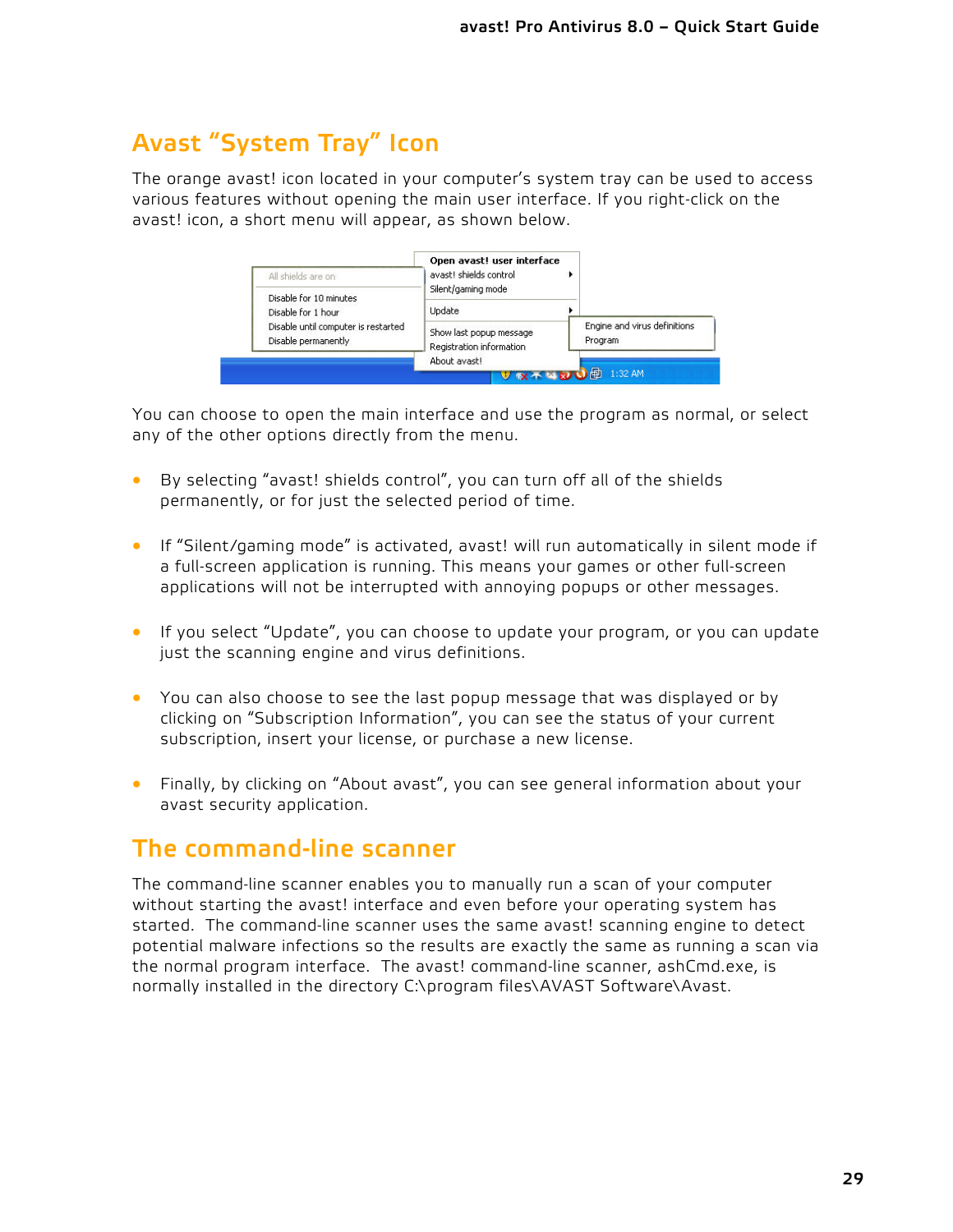A scan is run from the command prompt using various switches and parameters. To see a description of the parameters, locate the ashCmd file and double click on it. This will open a new window in which the various parameters are displayed. A list of all the parameters can also be found in the avast! program Help.

# <span id="page-29-0"></span>**Further help**

This Quick Start Guide is intended to give just a brief overview of the program and its main features. It is not an exhaustive user guide. For more detailed information about the program and the detailed program settings, just press the F1 key to see the help for the currently displayed screen.

If you need additional help, or if you experience any difficulties with your avast! antivirus program, which you are unable to resolve after reading this manual, you may find additional help in the "Support" tab.

|      | FAOS                                                                                    |                          |
|------|-----------------------------------------------------------------------------------------|--------------------------|
| FAQ. | Read our Frequently Asked Questions to find your answer                                 | <b>Check FAOs</b>        |
|      | <b>Community Forum</b><br>Visit the official avast! Forum to talk to other avast! users | <b>Visit Forum</b>       |
|      | <b>AVAST Tech Support Team</b>                                                          |                          |
| Ħ    | Request specific help by submitting a support ticket                                    | <b>Request Support</b>   |
|      | <b>User Manual</b>                                                                      | Download Manual          |
|      | Download a complete user manual in PDF format                                           |                          |
| ٥    | <b>Remote Assistance</b><br>Get help from a friend via your avast! Remote Assistance    | <b>Use Remote Assist</b> |
|      | <b>Program Help</b>                                                                     | Open Help                |
|      | GENERATE SLIPPORT PACKAGE                                                               |                          |

- In the **[FAQs](http://support.avast.com/index.php?_m=knowledgebase&_a=view)** section you can quickly find answers to some of the most Frequently Asked Questions.
- Alternatively, you can take advantage of the avast! **Community Forum**. Here you can interact with other users of avast! who may have experienced the same problem and may already have discovered the solution. You will need to register to use the forum but this is a very quick and simple process.
- If you are still unable to resolve your query, you can **Request Support** by submitting a ticket to our support team. Again, you will need to register to do this and when writing to us, please make sure to include as much information as possible.
- If you need to find this user guide again later, click on **Download Manual**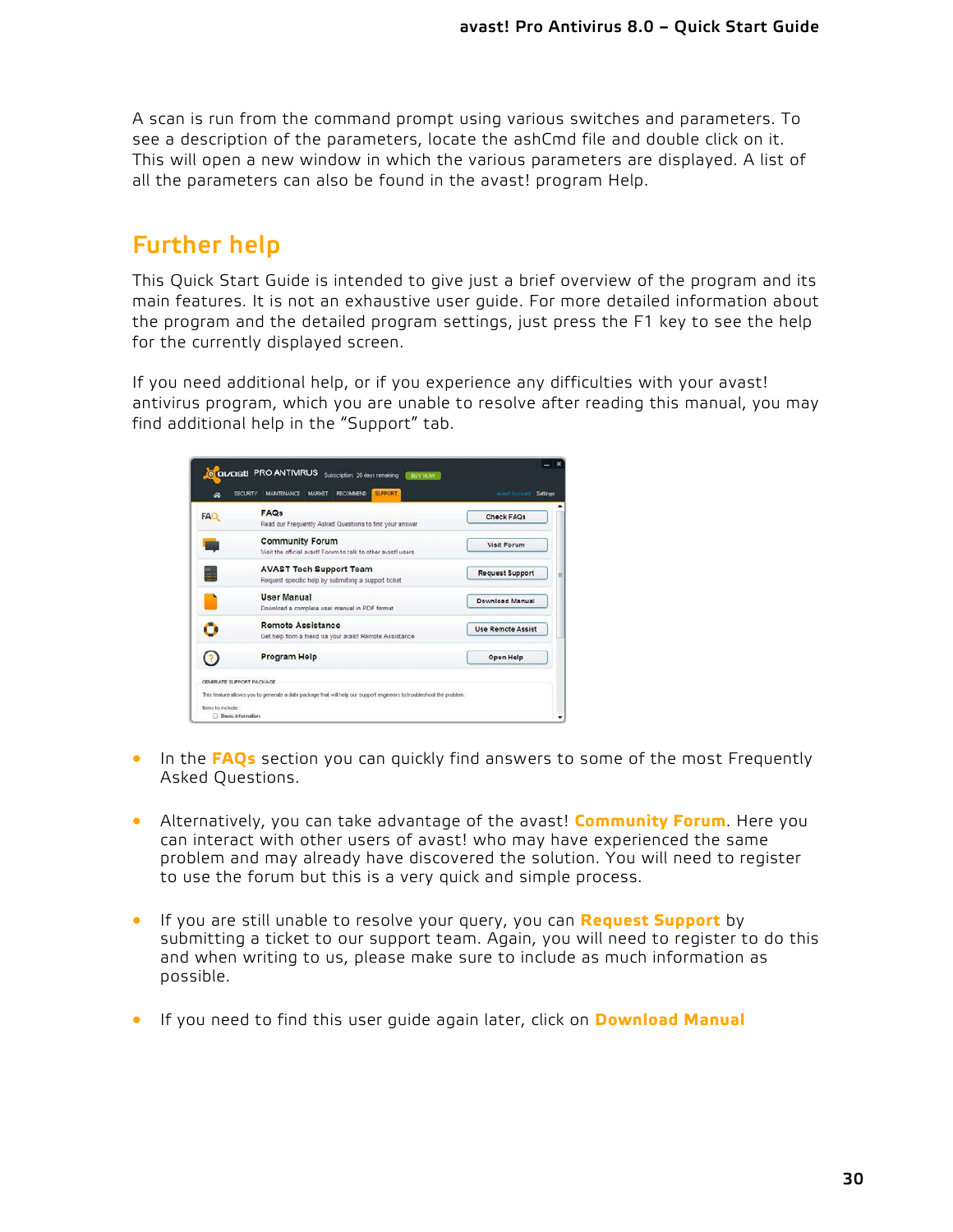- Here you can also request **Remote Assistance** from another avast user, which is described in detail in the previous section.
- Finally, from here you can also open the **Program Help** in full.

There is an additional feature in avast which allows you to generate a support package to help our support engineers to troubleshoot the problem.

| A                                           | <b>RECOMMEND</b><br><b>SLIPPORT</b><br>SECURITY.<br><b>MANTENANCE</b><br><b>MARKET</b>                               | wealth Account<br>Settings |
|---------------------------------------------|----------------------------------------------------------------------------------------------------------------------|----------------------------|
| - 1                                         | Get help from a friend via your avast! Remote Assistance                                                             | <b>USE INTIIBUE HOSISI</b> |
|                                             | <b>Program Help</b>                                                                                                  | Open Help                  |
|                                             | GENERATE SUPPORT PACKAGE                                                                                             |                            |
|                                             | This teature allows you to generate a data package that will help our support engineers to troubleshoot the problem. |                            |
|                                             |                                                                                                                      |                            |
|                                             |                                                                                                                      |                            |
| <b>Basic information</b>                    |                                                                                                                      |                            |
| <b>Log files</b>                            |                                                                                                                      |                            |
| Minidumps<br>Full duries                    |                                                                                                                      |                            |
|                                             | (Estimated size: Tens of MB; Recommended delivery method: FTP).                                                      |                            |
|                                             |                                                                                                                      |                            |
| tens to include:<br>Last package generated: |                                                                                                                      |                            |
|                                             |                                                                                                                      | Generate Now!              |
|                                             | REPORT FILES TO THE AVASTI VIRUS LAB                                                                                 |                            |

You can select what information to include in the package, but as a minimum, it is recommended to include the basic information and log files, then click on "Generate Now!". The data package generated will be saved to a special folder on your computer and can then be sent by email to the avast support team.

You can also generate "Minidumps" of "Full dumps" which will include much more comprehensive information about your system and will therefore be much larger. These files are too large to be sent by email and would need to be provided using other File Transfer tools. Minidumps or Full dumps should therefore be generated only if specifically requested by the avast! support team or other person providing technical assistance.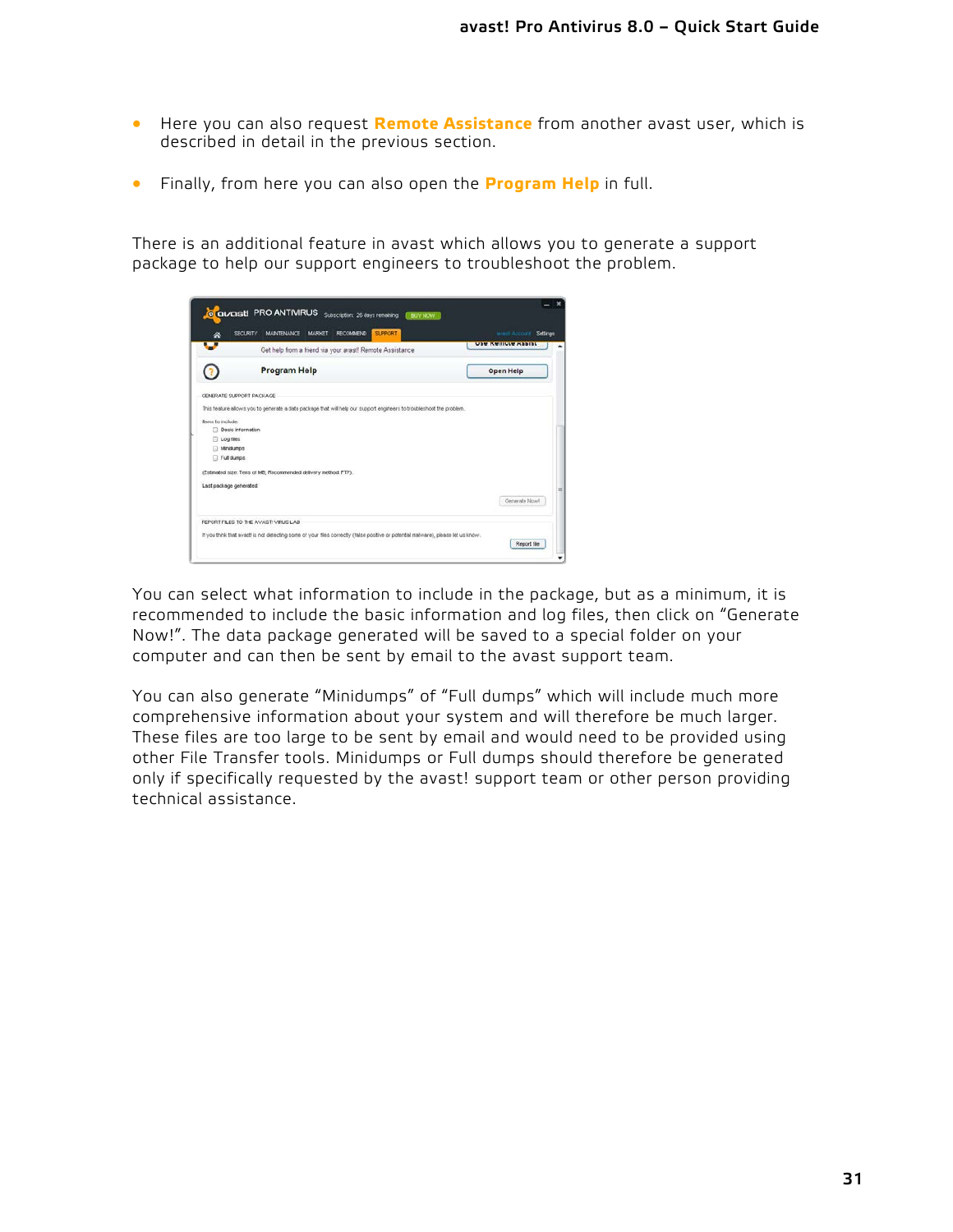## <span id="page-31-0"></span>**Upgrading to avast! Internet Security or avast! Premier**

By upgrading to avast! Internet Security, you will have the added protection of an **antispam filter** to give you more control over your email, and a built-in **firewall** for added protection against hackers and other threats while browsing the internet. If you use your computer for online banking, shopping or other transactions, a firewall is essential to prevent unauthorized access to your personal and financial data

If you upgrade to avast! Premier, you will have a range of additional tools, such as the avast! **Data Shredder** to permanently remove sensitive files from your computer, and you will be able to set the **Software Updater** to download and install software updates automatically whenever a new update is detected. avast! will then ensure that your software is kept up to date and you will not need to do anything. You will also be able to configure your computer so that you will be able to access it remotely using the **AccessAnywhere** feature.

To upgrade, simply decide whether you want to purchase a license for 1, 2, or 3 years, then go to our website (**[www.avast.com](http://www.avast.com/)**) where you can purchase your license.

You will then receive an email with an attachment containing your license file. Just double-click on the attachment to activate your new license and the program will be upgraded automatically. There's no need to uninstall the current version of your program - once you have upgraded, you can start using the new version immediately and you will continue to receive automatic updates so that you remain protected against the very latest threats.

Alternatively, you can save the license file on your computer (or on a shared device if you have purchased a multi-license to protect more than one computer) and insert it manually into the program. Just open the "Maintenance" tab, select "Subscription" and then click on the upgrade button to locate the license on your computer and insert it into the program.